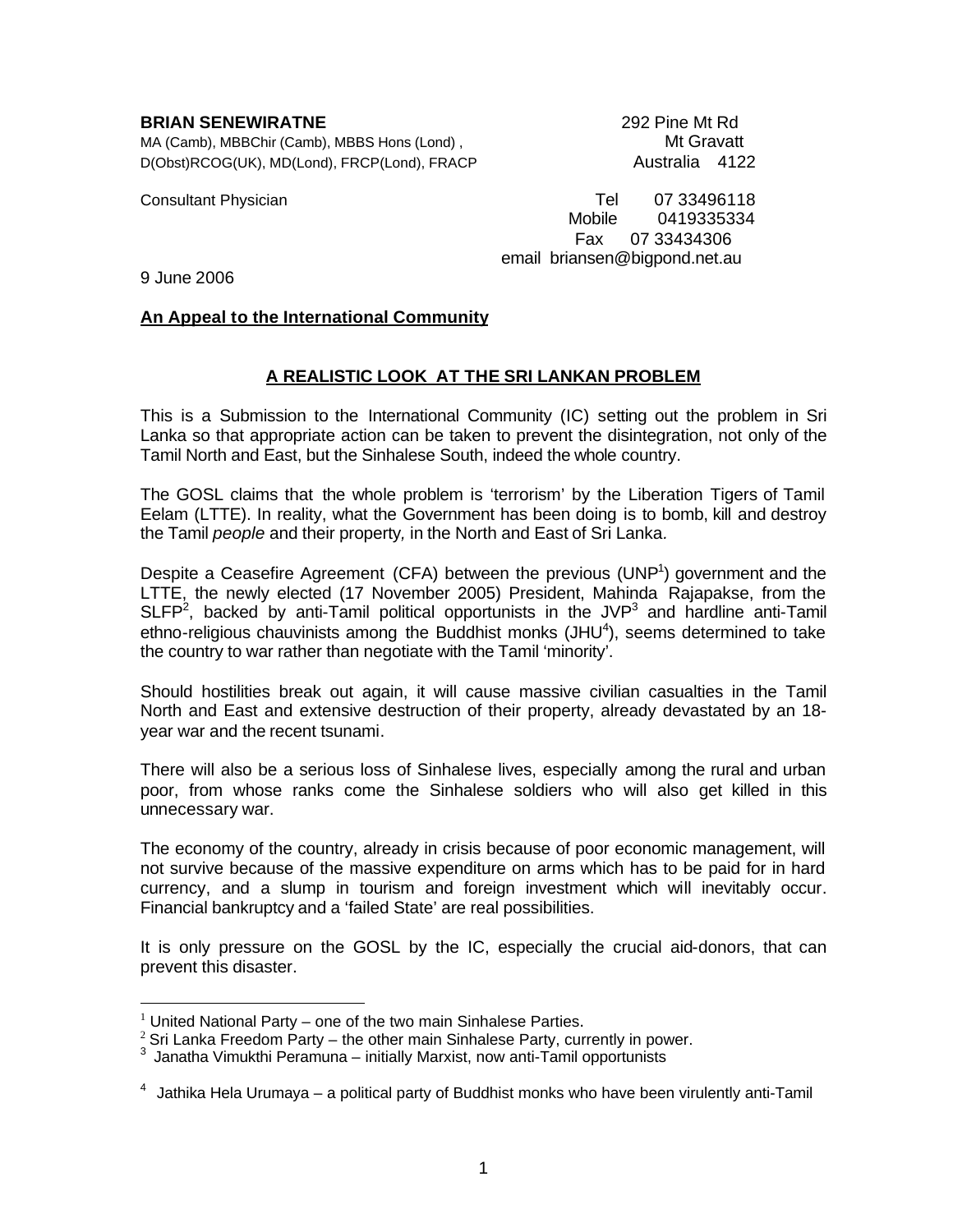Foreign governments seem to rely entirely on false propaganda by the GOSL and Government-controlled media, in assessing the situation in Sri Lanka. However, they cannot plead ignorance of the *true* situation since all major countries have well-informed Embassies in Colombo. It is inconceivable that they do not know what is going on. I suspect that they do not want to know, and even less, to act as they should. If that is so, it is time the international community was made aware of the truth.

## **My position**

1. I am a Sinhalese from the majority community (74%) and not from of the persecuted Tamil minority (18%) which has, for many years, faced serious problems at the hands of the Sinhalese-dominated GOSL. My only interest is humanitarian, not political.

2. It is of no concern to me as to who runs Sri Lanka as long as it is run without discrimination of a section of the population and the extensive violation of their human rights, including and especially, the right to life. Amnesty International (AI) and other Human Rights groups with international credibility have documented, in a series of publications in the past three decades, the serious violation of human rights to which the Tamil people have been subjected. This has included mass arrests, detention without charge or trial, 'disappearances' of thousands while in Army custody (Sri Lanka had the second highest incidence of involuntary 'disappearances' in the world), murder, torture and rape of Tamil civilians by the Armed Forces, and bombing and shelling of the Tamil North (and recently of the East) by their Government.

3. I totally reject the GOSL canard that the entire problem in Sri Lanka is "terrorism". While such a claim would enable the GOSL to solicit international help to buy weapons from countries with an abundance of military hardware to sell, it will only cause destruction in Sri Lanka and will not settle the ethnic problem.

The ethnic problem, currently destroying Sri Lanka, is a deeply complex one which is outlined below. The bottom line is an attempt by Sinhalese political parties across the entire political spectrum to make multi-ethnic, multi-religious, multicultural Sri Lanka into a Sinhala-Buddhist nation to get the support of the majority Sinhalese (74%) to get into and remain in power. If that is the declared objective (even enshrined in the 1972 and subsequent Constitutions), then there is no alternative to a separate Tamil State, Eelam.

My perception is that the Tamil people have been driven to demand a separate state because of the politics of exclusion, political opportunism and abysmally poor governance by a succession of Sinhalese politicians since Independence in 1948.

4. In addition to a problem with populist politics in the political arena, in the area of administration, the bottom line is a centralisation of (developmental) power in the hands of the majority Sinhalese and a developmental neglect of the periphery which includes the entire area in which the Tamils live (and also the 'deep' Sinhalese South). It is a direct consequence of a British colonial construct (1833) which unified three separate states for colonial administrative convenience. This construct has failed because of poor governance and the failure to build a nation by the Sinhala leadership since Independence. It is too late now to try and build a single nation.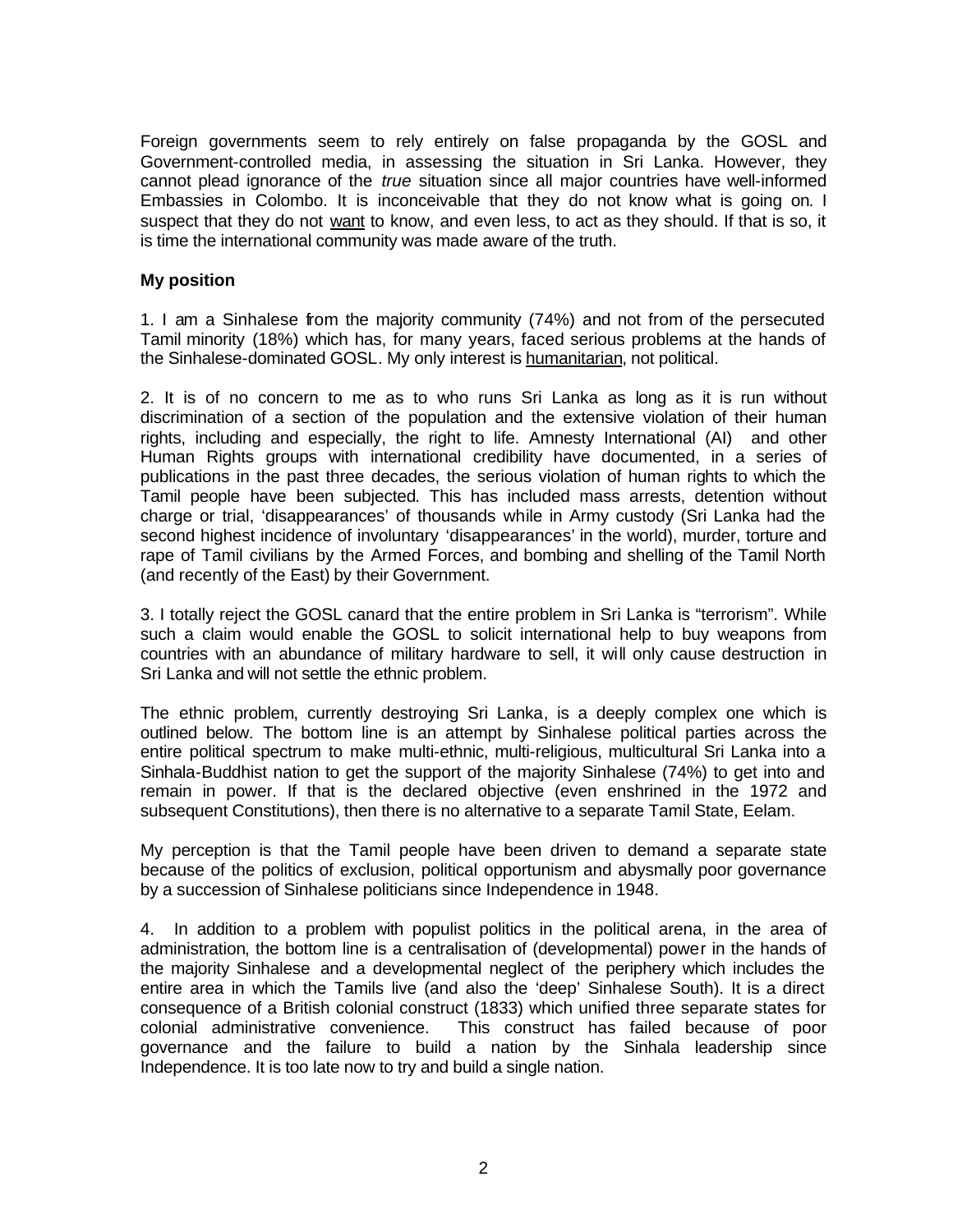5. The single factor that prevents the GOSL from addressing the problems faced by the Tamils is foreign assistance (financial and military) given to the GOSL to fight its own people, i.e. crush the Tamils. Instead of assisting in the solution of the problem, foreign Governments are now part of it.

6. Many people (Tamils) encouraged by my stance in support of a discriminated people, have stressed that I am related to the Bandaranaikes. I see no virtue in coming from a family which has over the past 50 years destroyed Sri Lanka by political opportunism, ethnic chauvinism and abysmally poor governance which has caused so much suffering to so many. If my involvement has an 'agenda', it is to do what I can to address problems created by members of my family.

# **The problem**

The Sri Lankan problem is deeply complex involving historical, geographical, geopolitical, ethnic, linguistic, religious and cultural factors intertwined with local power politics, and increasingly, with Indian domestic problems. It is not possible to address the problem in Sri Lanka without at least a basic understanding of the history of this conflict.

1. Ceylon (now Sri Lanka) was not a single entity. For hundreds of years it consisted of three separate Kingdoms (Nations), a Jaffna (Tamil) Kingdom in the north, a Kandyan (Sinhalese) Kingdom in the centre and a Kotte (Sinhalese) Kingdom in the south. It was the British who, in 1833 (the Colebrooke-Cameron 'reforms'), 'unified' the country for the administrative convenience of the colonial power. It was not only an 'unification' but a centralisation of power, including developmental power, in the Sinhalese South and later, in Sinhalese political hands.

2. This colonial 'experiment' has failed (as it has in Malaya, India, and numerous other former colonial countries). While the failure in Malaya and India has been corrected (with the splitting of Malaya into Malaysia and Singapore (I might add that Singapore is one hundredth the size of Sri Lanka), and India into Pakistan and India), the documented failure in Sri Lanka has not been corrected. It is this that has led to the disastrous civil war which has decimated Sri Lanka in the past two decades and is threatening the future of the country, indeed its very survival.

3. There has been a serious and developmental neglect of the periphery at the hands of a succession of centralised governments in Colombo. This means that for any solution to the problems in Sri Lanka, there must be development of the periphery, in both the Tamil and the Sinhalese areas, from where the Tamil and the Sinhalese militancy arose in the 1970s.

4. In addition to a developmental neglect of the Tamil areas, there has been serious and progressive discrimination of the Tamil minority in the use of their language (Tamil), education, job opportunities and even the right to exist, at the hands of every Sinhalesedominated Government since Independence 58 years ago. This has been done by every Sinhalese political party for political gain – some 74% of the voters being Sinhalese.

## a) Disenfranchisement and decitizenisation of the Plantation Tamils

The Plantation Tamils are not the Sri Lankan Tamils (who have been in the country for 2500 years (probably longer)), but are indentured labour brought by the British to work on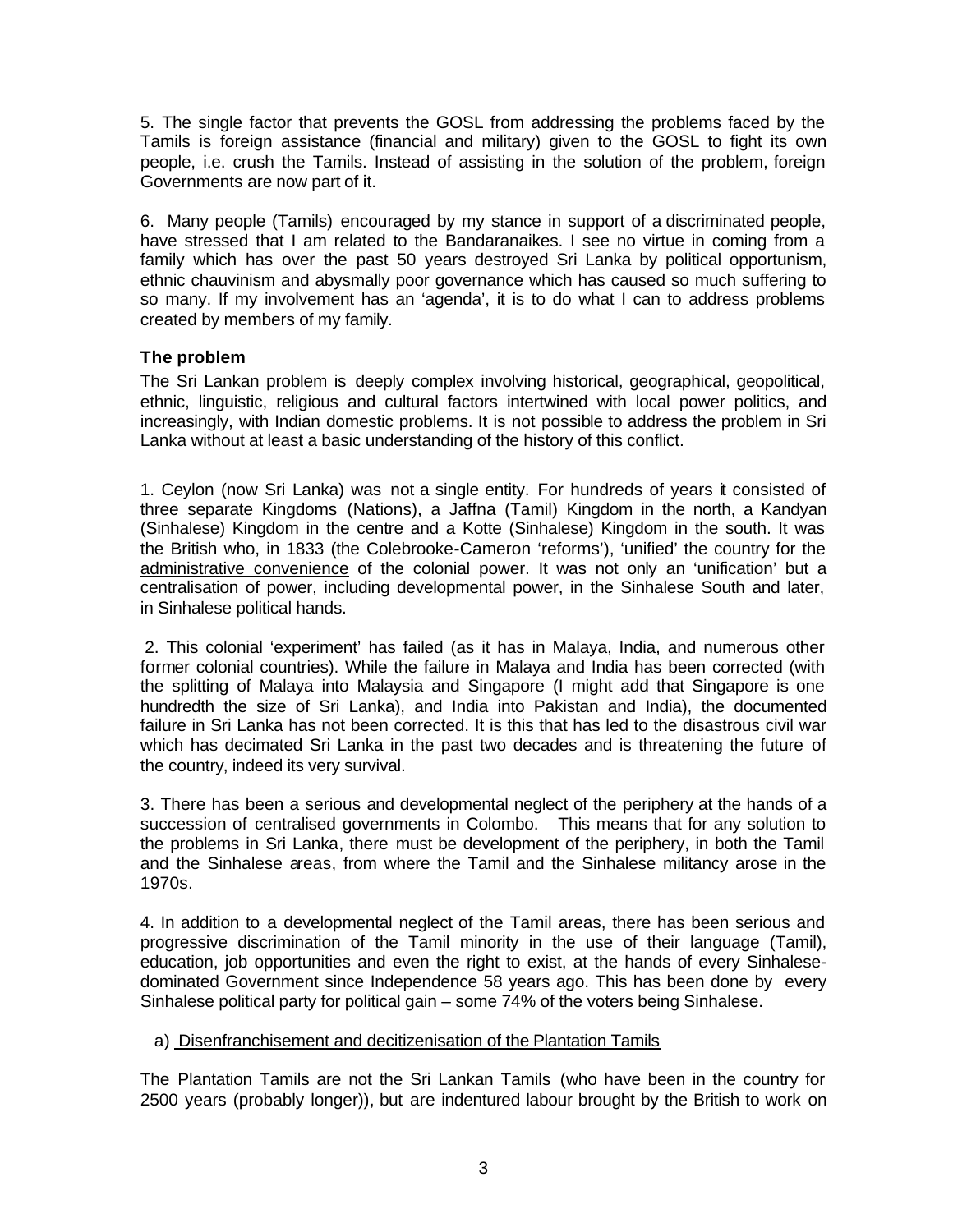the tea plantations in the 1830s. They have made (and continue to make) a major contribution to the economy of the country.

In 1948, a million Plantation Tamils were disenfranchised and decitizenised by the Government in one of the worst acts of political barbarism the world has known, simply because they had voted for the Opposition.

Over the years, at least half of them have been sent back to India despite having been in Sri Lanka for more than four generations. Although their voting rights have recently been restored, they remain some of the most underprivileged and disadvantaged people in the country, living and working in near slave conditions to keep Sri Lanka on the map.

## b) Colonisation schemes

Under the guise of opening agricultural schemes in the Tamil areas, a succession of Sri Lankan Governments has relocated Sinhalese from the South-West to the Tamil areas. This was a deliberate attempt to change the demographic composition of these areas in favour of the Sinhalese.

## c) The use of their language

In 1956, SWRD Bandaranaike changed the Official Language of Ceylon (English) to Sinhalese only, to the exclusion of Tamil. Tamils, especially in Government employment, were seriously disadvantaged. Although the Government claims by a play of words (that Sinhalese is the Official Language but Sinhala and Tamil are National Languages), Sinhalese remains the Official Language of Sri Lanka. This is highly discriminatory against a major ethnic group in the country.

## d) Education

In 1972 Prime Minister Sirima Bandaranaike (who succeeded her husband, assassinated by a Buddhist monk because he attempted to partially reverse his Sinhala-Only Act), introduced so-called "Standardisation of University Entrance Marks". This required Tamil students to obtain a higher aggregate of marks than their Sinhalese counterparts to get into the University.

This is not only highly discriminatory but violates the United Nations Universal Declaration of Human Rights, Article 26.1 which states that *"everyone has the right to education, higher education shall be equally accessible to all on the basis of merit"*.

## e) Employment

There has been serious and progressive discrimination in employment particularly in the clerical service which has been the forte of the Tamils. Between 1956 and 1970 of some 189, 000 people recruited by the public sector corporations, 99% were Sinhalese. Despite Government claims to the contrary, even today Tamils are seriously discriminated against in employment in the Government sector. Attempts by the GOSL to deny discrimination against the Tamils by pointing to a handful of Tamils who have been appointed to senior positions, is blatantly dishonest.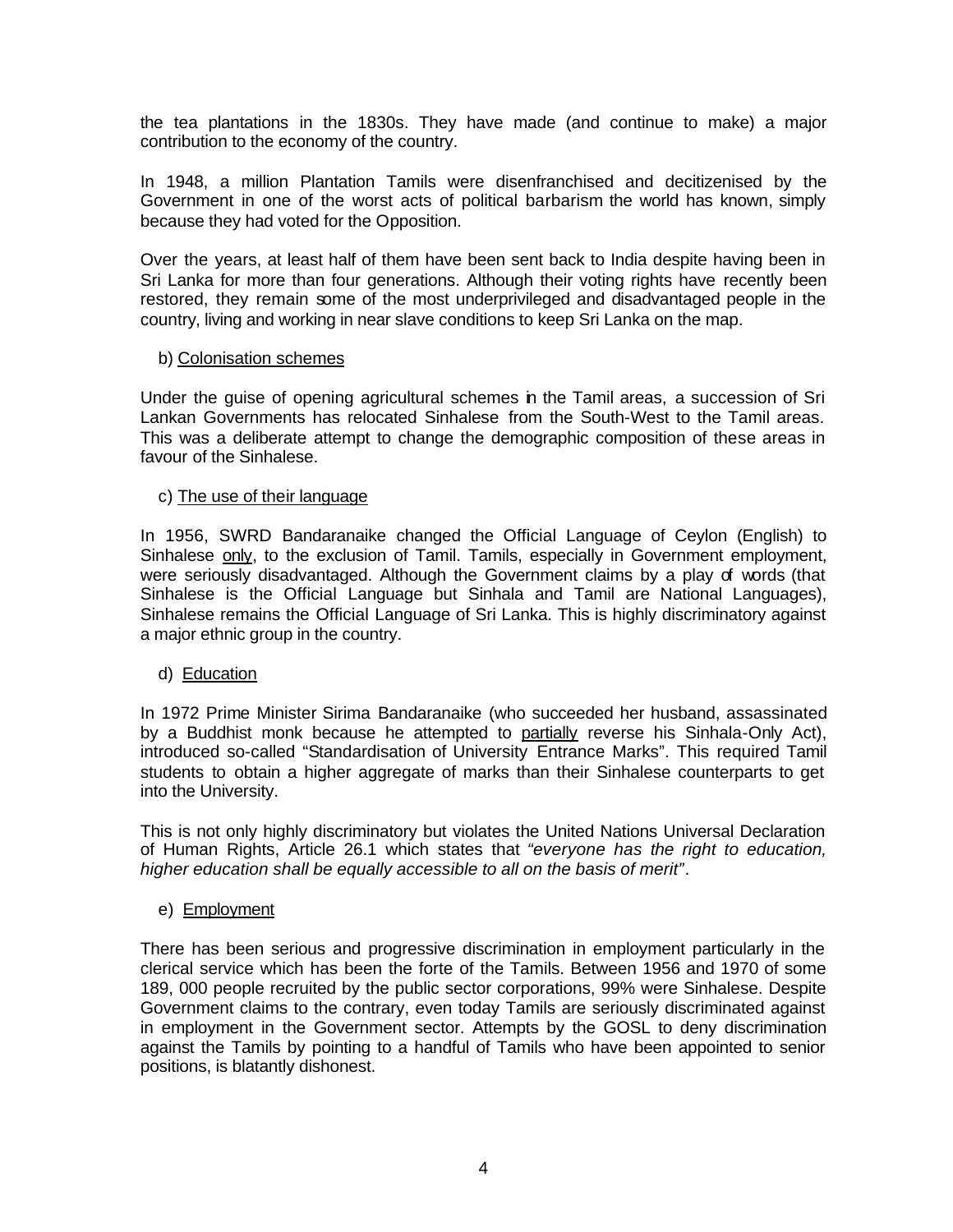## f) Development

There has been a deliberate neglect of development of the Tamil areas since Independence. This is obvious to anyone who has visited these areas. Here again the GOSL denying this by pointing to two or three factories established 50 years ago is dishonest.

## g) The Tsunami

The most blatant example of discrimination against the Tamils was the handling of foreign aid for the post-tsunami relief. The Tamil North and East bore the brunt of the damage from the recent Tsunami. However, less than a quarter, if that, of the relief went to this area. The GOSL threw away a golden opportunity to show the Tamil people that they cared. Indeed, they confirmed the worst fears of the Tamils.

## **Tamil protests**

From 1956 (the introduction of the highly discriminatory change in the Official Language), the elected representatives of the Tamil people have staged Gandhi-style non-violent protests. These have been met by violence unleashed on them by Sinhalese hoodlums sponsored by the GOSL while the Police (95% Sinhalese) and the Army (99% Sinhalese), have done nothing to stop the violence and, in some instances, have assisted the hoodlums.

In an attempt to address the problems faced by the Tamils, a succession of Sinhalese Governments have signed Pacts with the elected Tamil leadership. These have been unilaterally abrogated by the GOSL under pressure from Sinhala chauvinists and extremists who perceive Sri Lanka as a Sinhala-Buddhist nation, and any 'concessions' to the Tamils as a *"sell out of a Sinhala Buddhist nation to the Tamils"*.

### **Tamil massacres**

There has been systematic and progressive violence unleashed by the Sinhala dominated GOSL on the Tamil minority to force them to accept Sri Lanka as a Sinhala-Buddhist nation. It is a blatant attempt to force a political solution by the use of military might by the State.

Some of these attacks have been simply because they voted against the Government. For example, in 1977 when the Tamils in the North and East voted for the establishment of a separate Tamil State, Eelam, there was an extensive massacre of Tamils in the South and East.

In 1983, the Tamil massacre was such that it raised the possibility of genocide. Some 3,000 Tamil civilians in Colombo and the Sinhala South, were killed and their homes and businesses destroyed for no reason other than that they were Tamils. There is extensive evidence that this was pre-planned by the GOSL. The intention was not only to kill the Tamils but to destroy their economic place in Colombo and the South. Two of the ring leaders involved in this blot on Sri Lankan history were the virulently anti-Tamil Minister of Industries, Cyril Matthew, and a Buddhist monk, Elle Gunawansa, from the extremist section of the Buddhist clergy.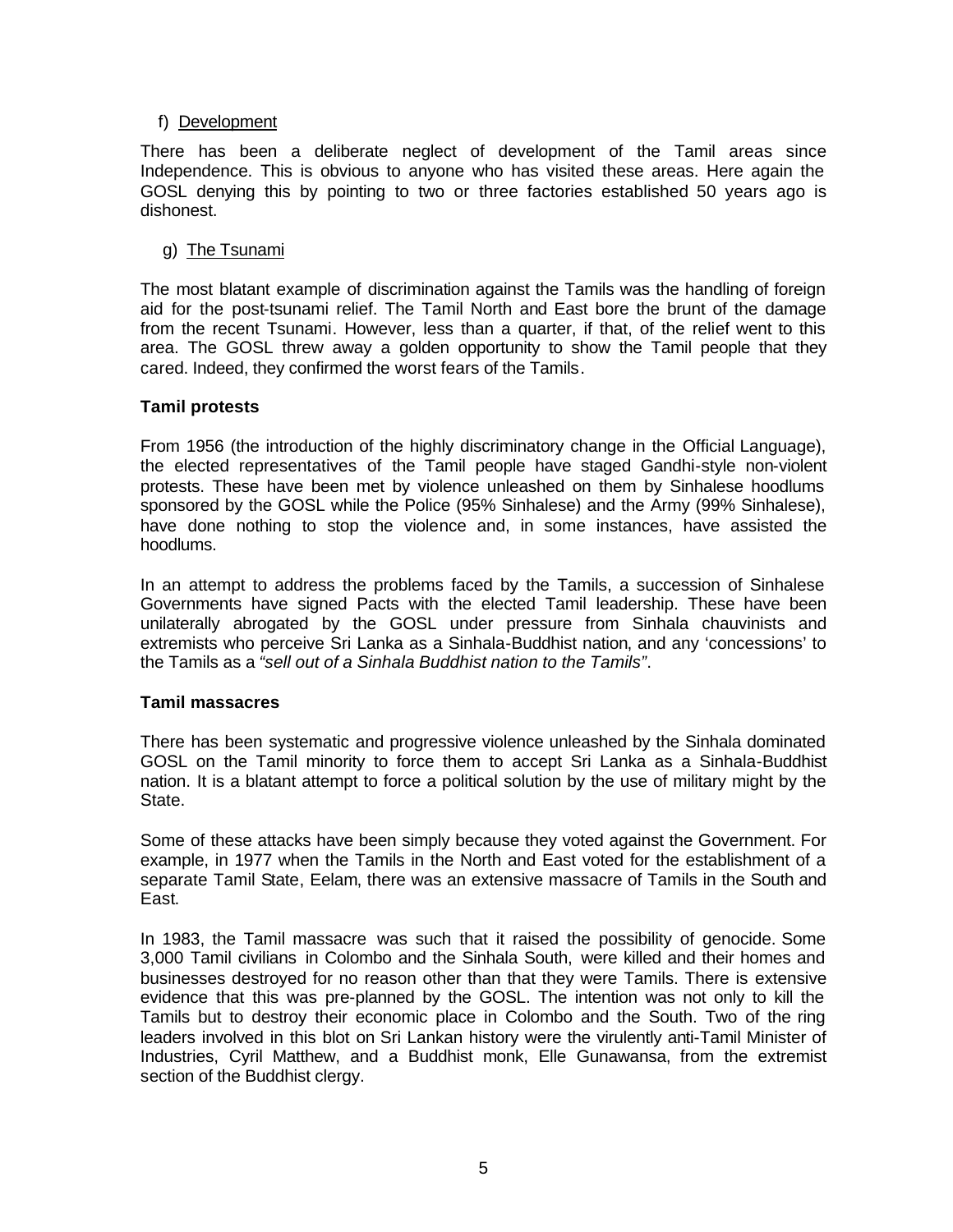Genocide is defined by the Convention on the Prevention and Punishment of the Crime of Genocide as an act committed with intent to destroy, in whole or in part, a national, ethnic, racial or religious group. The Government of Sri Lanka (GoSL) is a signatory to this international Convention. According to the definition in this Convention, what happened in Sri Lanka in 1883 (and subsequently), is genocide.

There have been regular massacres of Tamil civilians in 1956, 1958, 1977, 1981 and 1983. I have not included the extensive killing of Tamils in the North and East since 1983 which run into tens of thousands.

## **The Tamil Militants**

With peaceful protests by their elective representatives achieving nothing, in the mid 1970s, Tamil youths took up arms to force the GOSL to address the problems faced by their people, and to establish a separate Tamil state in the North and East as was overwhelmingly voted for in the 1977 elections. Essentially this was, and still is, a liberation struggle to free the Tamil people from Sinhalese domination.

There were several Tamil militant groups which have now come down to one group, the Liberation Tigers of Tamil Eelam (LTTE), who have been the only group prepared to challenge the Sinhala Government.

## **The Sri Lankan Armed Forces**

The Sri Lankan Armed Forces (99% Sinhalese) were moved into Jaffna in the Tamil North in 1961 by Prime Minister Sirima Bandaranaike to 'deal with' a civil disobedience campaign mounted by the Tamils to bring the administration in the Tamil areas to a standstill. Here again is a non-violent protest crushed by the military might of the State Forces.

Since then there has been a marked increase in the Armed Forces in the North. They have behaved like an Army of Occupation in Jaffna. There were some 40,000 troops when Mahinda Rajapakse was elected President six months ago. Today the numbers have been increased to 60,000 which give an indication of his agenda, whatever his rhetoric may be.

The Army behave like an Army of Occupation. They not only continue to terrorise the people in the North and the East but occupy the most productive agricultural lands in the Jaffna Peninsula which have been declared by them to be High Security Zones (HSZ) from which civilians are barred. They also harass and regularly confiscate part of the catch from local fishermen. Some 35 schools in the HSZ are not accessible to civilians, creating substantial problems in education.

The Armed Forces have prevented the return to normality of the area despite the terms of the Ceasefire Agreement which brought an end to the fighting between the GOSL and the LTTE in December 2001. Whatever the agenda of the Sri Lankan Government, the Armed Forces seem to have their own agenda which has nothing to do with what their Government wants to do, or *claims* to want to do..

### **Terrorism**

In any analysis of terrorism, it is important to distinguish between two completely different types of violence.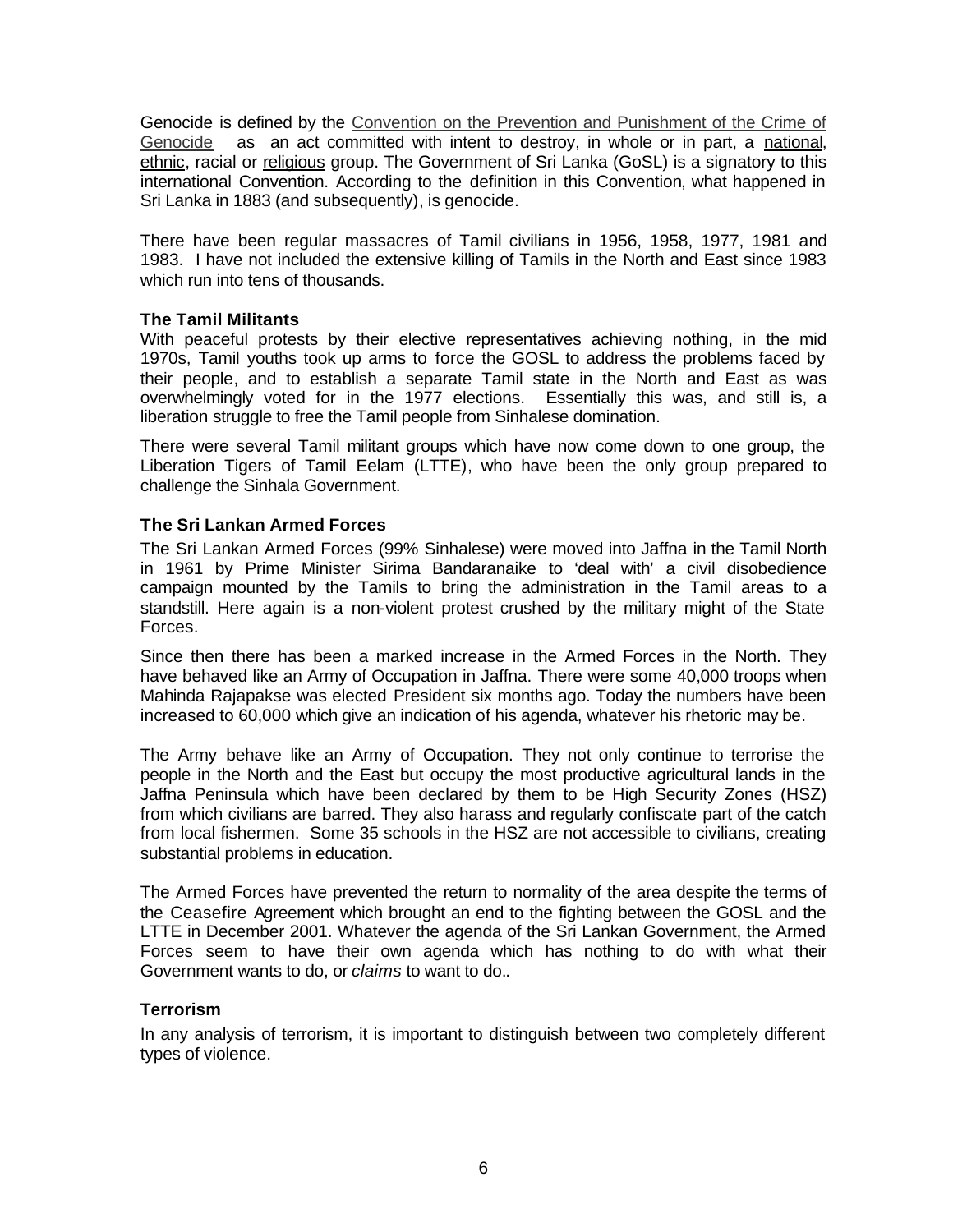- 1. Violence unleashed (usually on the State) in the pursuance of a political objective often when non-violent protests have failed or have been subjected to State or State sponsored violence. This is not 'terrorism', but a 'liberation struggle' of an oppressed people on the oppressor (the State).
- 2. Violence unleashed by anyone (usually on civilians) to instil terror. A variant is violence unleashed by the State on its people (or some of its people) to terrorise them to into accepting a political solution which they find unacceptable.

## Liberation struggles

As I have said, the GOSL has portrayed the Sri Lankan problem as "nothing but terrorism". The perception of "terrorism" is often in the eye of the beholder. If the beholder (an individual, population or country) supports the goals of the rebels, which, in the case of Sri Lanka are the Tamil people trying to free themselves from a repressive regime, then the rebels are "freedom fighters". If they do not support the goals of the rebels, then they are branded as "terrorists".

Any government's condemnation of terror is credible only if it shows itself to be responsive to reasonable, closely argued, persistent, non-violent dissent. No Sinhala government since Independence in 1948 has been responsive to the reasonable demands of the Tamil minority.

 The test that is used to determine whether a dissident armed force is an "armed group" as opposed to a "terrorist group" is set out in Article 1 of Protocol Additional to the Geneva Convention of 1947. This states that in an

 "*armed conflict… which takes place in the territory of a High Contracting Party* (the GOSL in this case)*… between it's armed forces and dissident armed forces or other organised groups which, under responsible command, exercise such control over a part of it's territory as to enable them to carry out sustained and concentrated military operations and to implement this Protocol*'.<sup>5</sup>

In the armed conflict that has been occurring in Sri Lanka since at least 1983, the Liberation Tigers of Tamil Eelam (LTTE) has met these requirements.

- 1 Military operations
- 2 Organised command
- 3 Organisational capacity
	- 4.Control over territory

 They openly carry arms and distinguish themselves from the civilian population and other requirements of combatant forces recognised by international law.

Even the United Nations has recognised that conditions have been met to invoke at least international armed conflict rules – the 1987 United Nations Commission on Human Rights Resolution. The UN Human Rights Commission in 1987 dealt almost exclusively with humanitarian law applied to the conflict in Sri Lanka.

The LTTE has therefore fulfilled the requirements of an Armed Group (cf. a Terrorist Group). I might add that an Armed Group is protected by the Geneva Conventions and other humanitarian laws, in a civil war situation. Simply to ban them or demonise them as

 5 UN.Doc.a/32/44/annex 11, 1947, reprinted in 16 I.L.M.1442 (1977).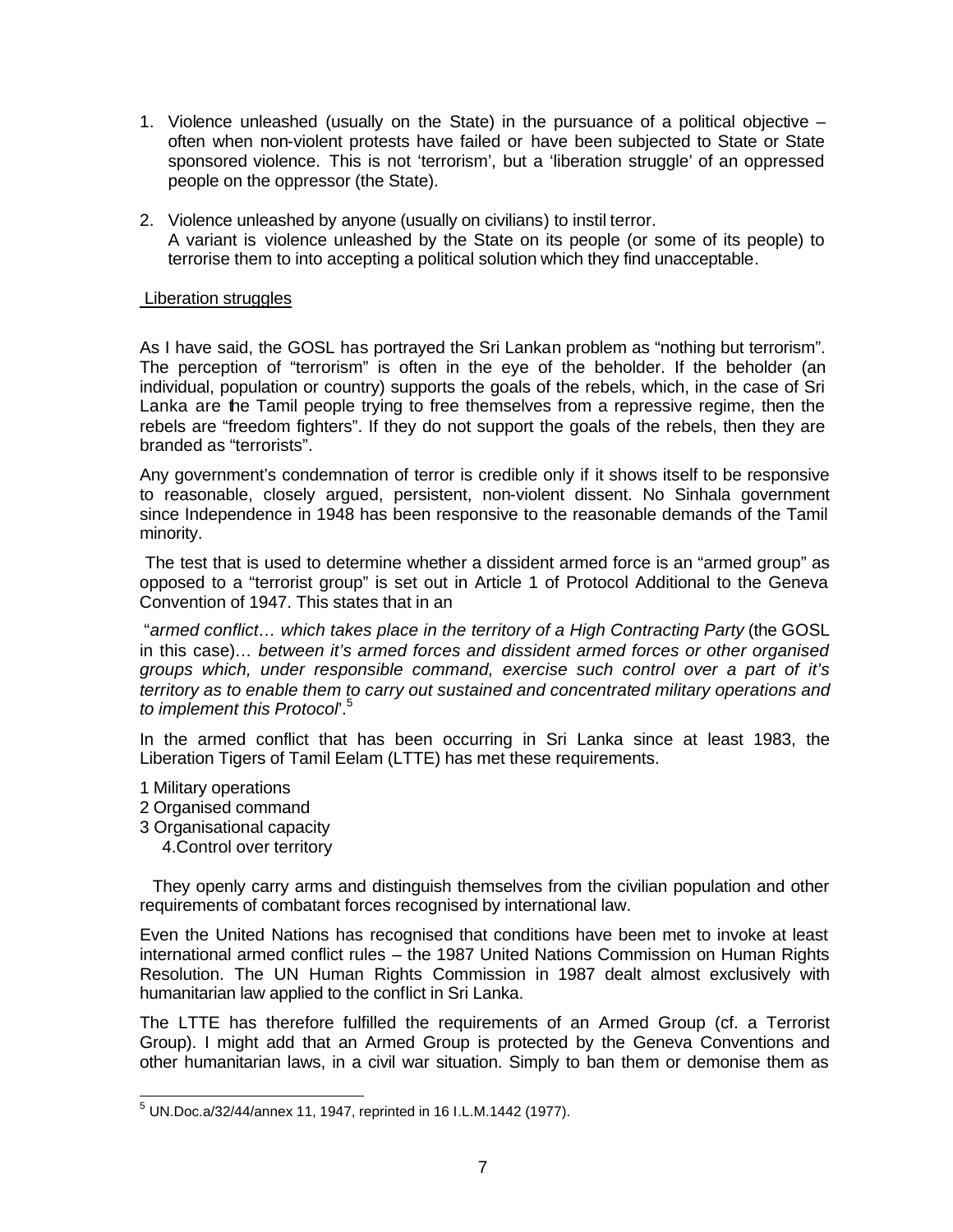'terrorists' is inappropriate and unhelpful. The GOSL has to sit down and negotiate with them. It is of interest that the country most affected by the LTTE i.e Sri Lanka, is one of the countries that has not banned the LTTE or restricted their movements.

There has been a failure of the international community to recognise the existence of an armed conflict in Sri Lanka which meets at least international standards for an internal armed conflict according to human rights law and humanitarian law principles. Increasingly, this armed conflict is dismissed as an exercise in 'terrorism' especially after the '9/11' New York bombing. This is, of course, welcomed by the GOSL which is capitalising on the readily available funds and military hardware 'to fight terrorism'. In reality this is to fight its own civilian Tamil people.

## Genuine terrorism

There are five groups involved in genuine terrorism in Sri Lanka

- 1. The Sri Lankan Armed Forces (Sinhalese)
- 2. The LTTE (Tamil)
- 3. The JVP (Janatha Vimukthi Peramuna) a Sinhalese group who initially labelled themselves as Marxists but are now clearly ethno-religious chauvinists.
- 4. Sinhalese hoodlums with their masters in the Government.
- 5. The Security Division (Sinhalese) of the President and other politicians. Some of this group are Sinhalese criminals and gangsters who have terrorised the Police and the public.
- 6. Paramilitary groups (Tamil) who are anti-LTTE Tamil dissidents, currently being sponsored by the Armed Forces.
- 1. The Sri Lankan Armed Forces

The acts of terrorism unleashed by the Sri Lankan Armed Forces on the Tamil civilians in the North and East have been extensive. Quantitatively this is the most serious problem as far as terrorism is concerned. It is not only ongoing but progressive.

The atrocities and human rights abuses by the Sri Lankan Armed Forces have been extensively documented by internationally credited organisations, in particular, Amnesty International. This has included the carpet bombing of Jaffna in 1995, the bombing of Hindu temples, churches, refugee camps, hospitals, markets, schools, public buildings and infrastructure. There has been extensive destruction of civilian property and lives in indiscriminate and extensive bombing and shelling.

The extensive destruction of civilian structures is very well documented  $6$  and leaves no doubt that the intention is to terrorise the Tamil people.

The Armed Forces have also terrorised the Sinhalese in the South who have opposed the Government.

The difference between the terrorism of the Armed Forces and the LTTE, is that while the latter has been internationally condemned as Terrorists, the former, who are much more guilty of inflicting terror, are not.

 6 http://www.sangam.org/EELAM/page1.htm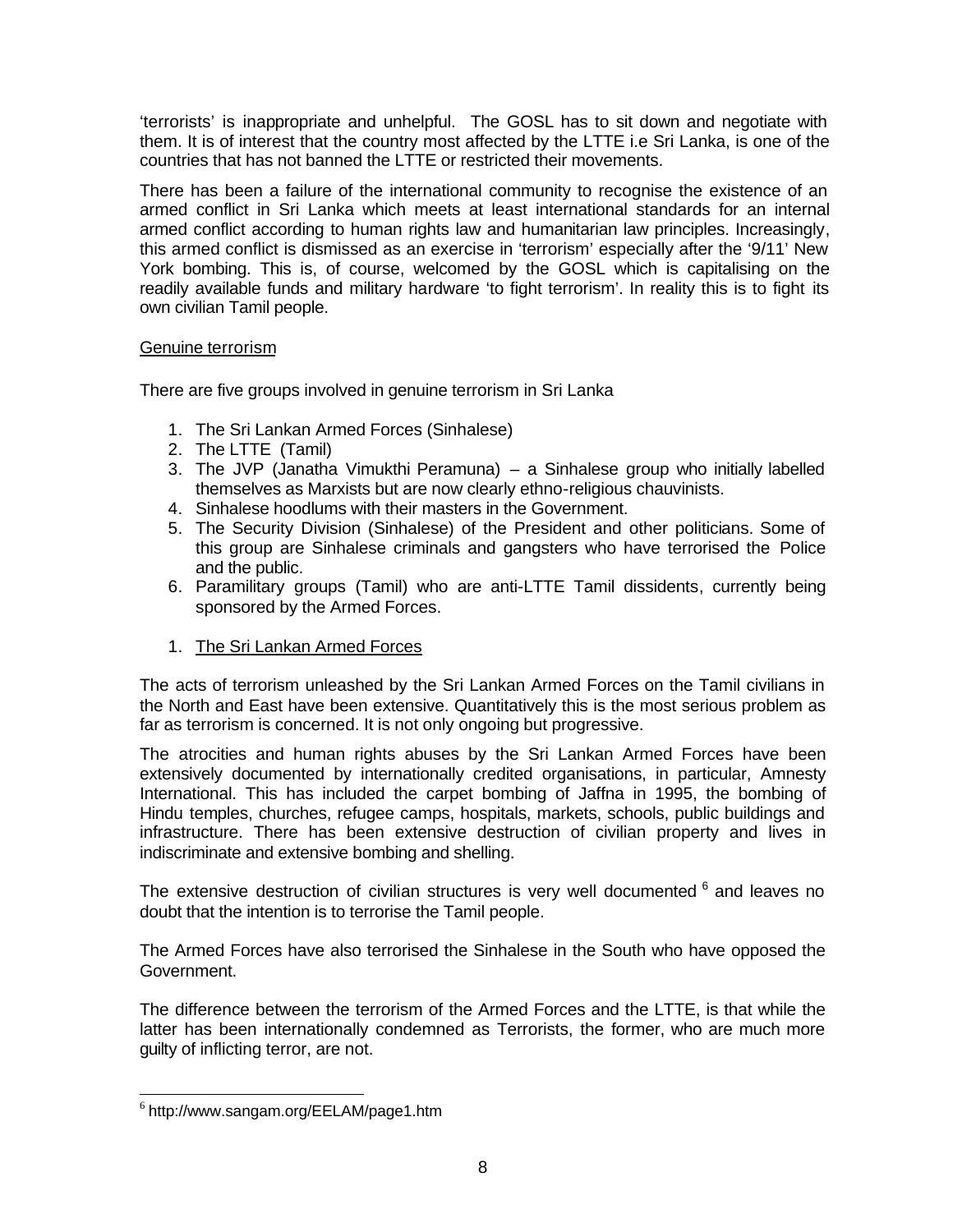# 2. The LTTE

There have been definite acts of terrorism unleashed by the LTTE. They have included the massacre of Sinhalese villagers in the Tamil East and attacks in Colombo. They have also included the assassination of former Indian Prime Minister Rajiv Gandhi in May 1991

The last terrorist attack was a bombing of the International Airport in Colombo in July 2001, since when there have been no significant attacks.

An American lawyer, who is not a Sri Lankan or former Sri Lankan, read the above sentence and contacted me to say that what I have stated is not correct. The International Airport in Colombo is not only a civilian airport but a military one used by the GOSL Air Force. As such, it is a legitimate military target, an attack on which cannot be labelled as an act of terrorism, as I have done. Moreover, this was when there was an on-going war between the GOSL and the LTTE. It is a very valid point.

A further point is that on 11 May 2006, with a Ceasefire Agreement in operation (repeatedly confirmed by the GOSL), the Sri Lankan Air Force bombed the Vanni in the LTTE-controlled area. Kfir jets conducted at least eight bombing raids on an area between Mankulam and Oddusuddan, in the Vanni, the declared target being the LTTE airstrip.

The LTTE has been accused of the assassination of Foreign Minister Lakshman Kadirgamar (August 2005) on which basis they have been declared a terrorist organisation in several countries. There is not a shred of evidence that the LTTE were involved. Despite several investigations initiated by the GOSL, it has not been possible to convince the Supreme Court in Colombo that the LTTE were responsible.

The LTTE had much to lose and nothing to gain by this particular assassination. On the other hand, the top brass in the Sri Lankan Armed Forces and Sinhala extremists who have been urging a tough stance against the LTTE, have much to gain by attempting to incriminate the LTTE in this assassination. This is important because if the LTTE are cleared of this assassination (as is likely), the basis for the ban of the LTTE in several countries becomes highly questionable,

Much has been made of the recent attack in the Army Headquarters in Colombo of Major General Sarath Fonseka, Head of the Sri Lankan Armed Forces. Even if this was by the LTTE, it is an encounter between combatants. When one dons a military uniform (an Army uniform or a LTTE one), the risk of being killed or injured has to be accepted. If the Army has the right to attack LTTE cadres (which it has done extensively despite the CFA), then by the same token, it is acceptable for the LTTE to attack members of the Armed Forces at whatever level, and at whatever locality. Killing unarmed civilians is an entirely different proposition.

## 3. Other groups

Because of space constraints, I will not deal with the terrorism of the other groups except to say that the terrorism currently being unleashed on the Tamil civilian population by groups opposed to the LTTE and working with the Government Armed Forces, is serious. It includes the assassination of hundreds of civilians, alleged supporters of the LTTE, Tamil journalists and even Tamil members of Parliament eg Joseph Pararajasingham (the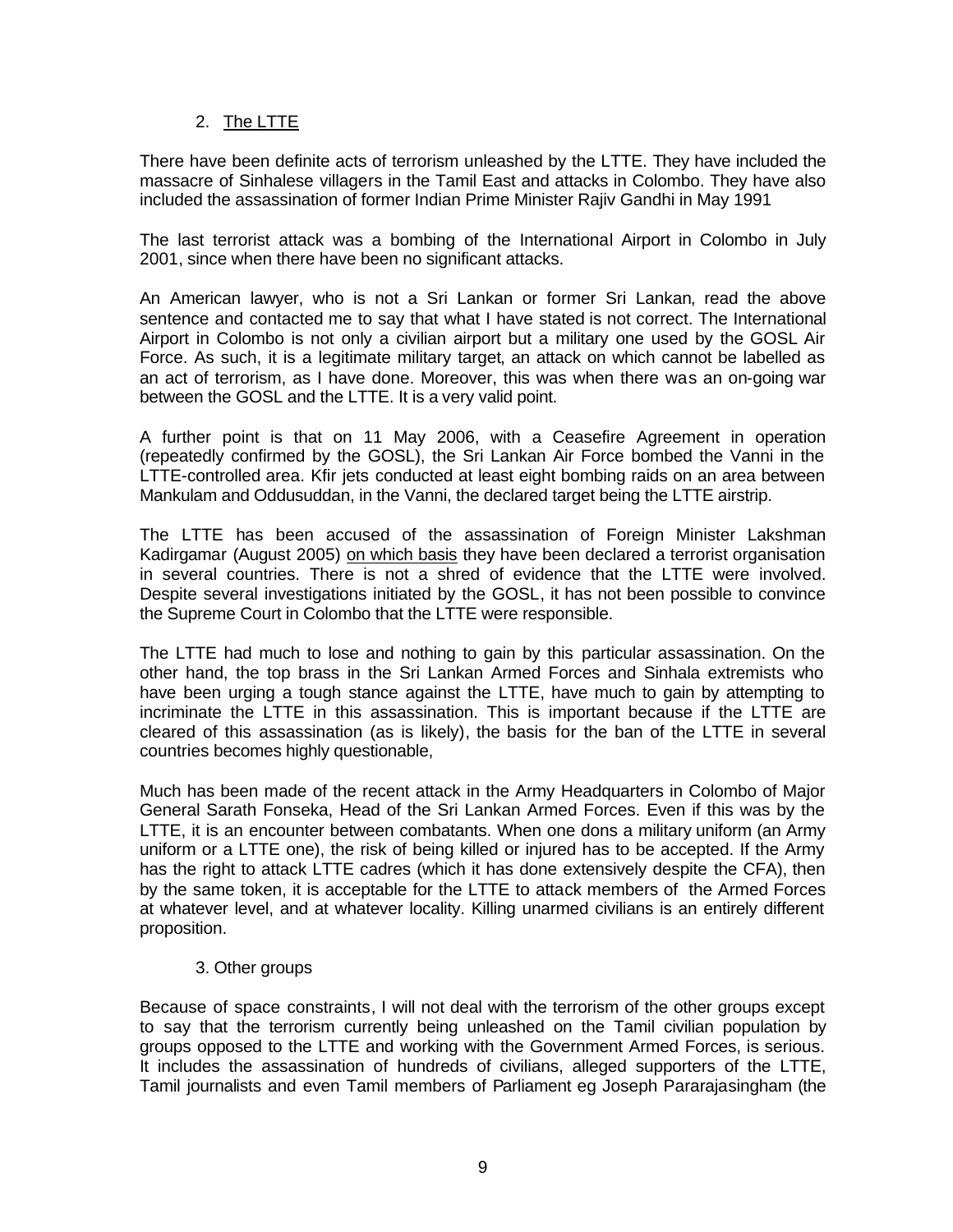Tamil MP from the East gunned down in Church on Christmas Day 2005), and even his successor.

I might add that the Sinhalese JVP who unleashed massive terror on the Sinhalese civilians in the South in 1971 and again in 1988, which nearly overthrew an elected Government, were not branded as terrorists, nor was the area they came from, bombed. That is the difference between being a Sinhalese and a Tamil in Sri Lanka. The JVP are now part of the Government!

## **Child recruitment**

The recruitment of children for military purposes by the LTTE has been justifiably condemned. Recruitment of children by force (or for that matter, adults) can never be justified.

There is, however, another side to this problem, which, of course, the GOSL (to say nothing of their supporters in the international community) do not mention.

What are the options facing a Tamil child in say, Jaffna? Education is in chaos. Some 35 schools are closed in the Peninsula, many in the areas declared to be High Security Zones by the GOSL Armed Forces. That the GOSL could not, or would not, order the 60,000 troops in Jaffna to a more acceptable area, freeing up at least some of the schools to say nothing of the best agricultural lands in Jaffna, is an indictment of the Government.

With education in chaos, and the prospect for employment in war-ravaged Jaffna being remote, about the only option available to Jaffna youths is to join the LTTE. This they are doing since they see no other future.

Those who are concerned about the Rights of Children should ensure that normalcy returns to the area. This cannot be done with an Army of Occupation of serious proportions (60,000) in the area.

In the Covenant signed by the GOSL for the Protection of Children, there are two optional protocols - A and B. The GOSL signed Optional Protocol A which relates to the recruitment of children for military purposes. This was readily done for obvious reasons.

With hypocrisy that beggars belief, the GOSL has refused to sign Optional Protocol B which relates to child prostitution. There are several thousand child prostitutes "servicing" the tourist industry in the Sinhala South. The GOSL refuses to sign this protocol perhaps because it will damage the dollar-earning tourist trade. I can think of no other reason. International organisations concerned with the Rights of the Child are remarkably silent on this. It certainly puts their credibility on the line.

In a Report which has just reached me, and the veracity of which I have not been able to check, I gather that the GOSL is recruiting 15 year old boys into the Armed Forces. Given the serious problems faced by the GOSL in recruiting people for the Armed Forces and even conscription being considered, I think the Report is plausible.

## **LTTE as the representatives of the Tamil people**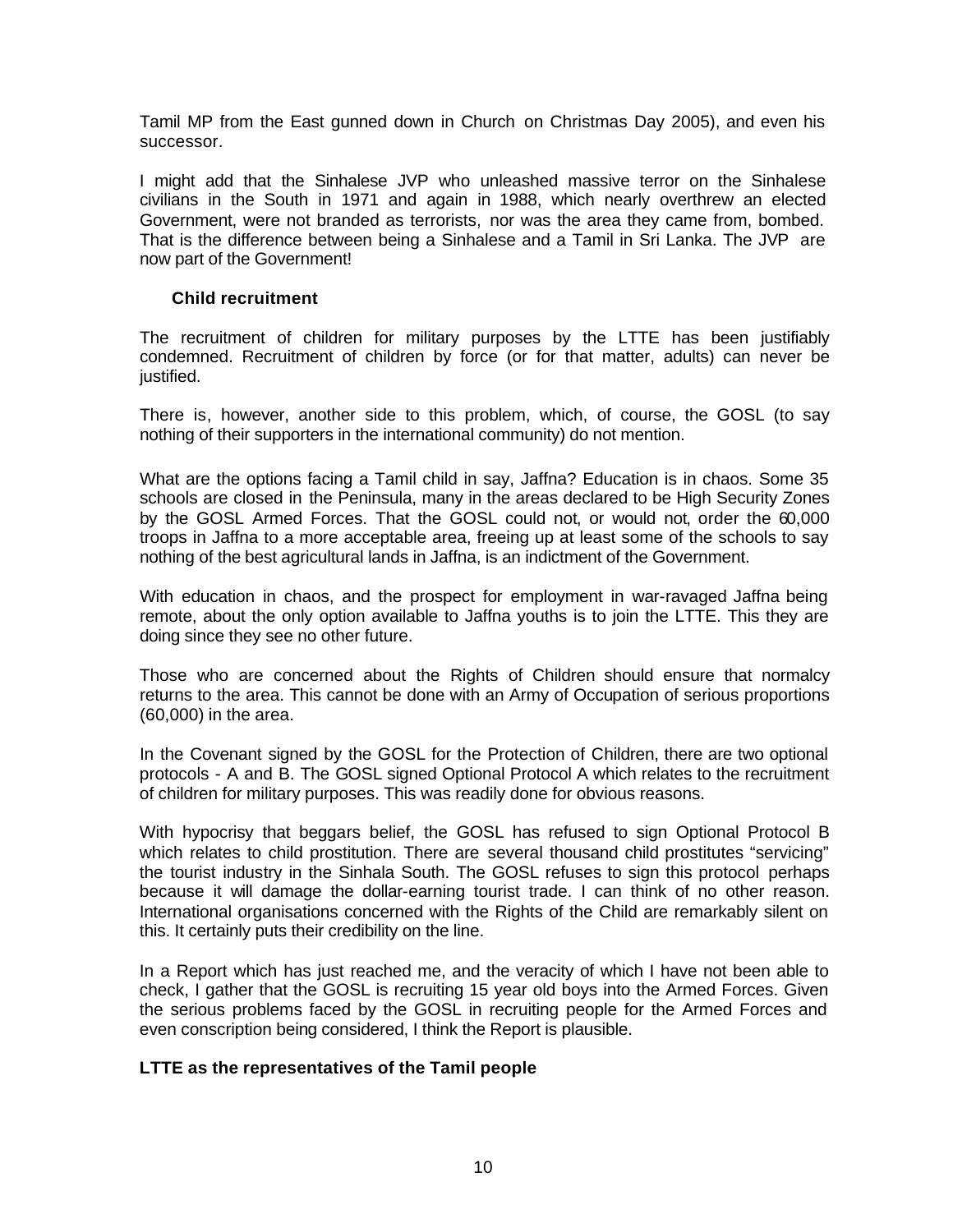The LTTE claim to be the sole representatives of the Tamil people, a claim that has been questioned in many countries.

Whether or not they are the sole representatives of the Tamil people, one thing is certain, they are the only Tamil militant group who are prepared to challenge the GOSL to free their people from Sinhala domination. It is a highly significant fact that in a recent survey conducted by a non-Tamil peace group in Colombo, some 85% of Tamils surveyed who were living in the *Government-controlled* areas in the North and East opted for the LTTE to be in charge of any possible interim administration of their area. If a similar study had been conducted in the LTTE-controlled area, the percentage would have been even higher.

Where the security of the Tamil people in the North and East is concerned, there is no doubt that the only thing that stands between the GOSL (in particular the Armed Forces) and annihilation of these people is the LTTE.

Even the LTTE was unable to prevent the extensive destruction of Jaffna town and the flattening of Charvakacheri, the  $2<sup>nd</sup>$  largest town in the Jaffna Peninsula by the Sri lankan Armed Forces in 1995. This was so serious that even the then UN Secretary General Butros Butros-Ghali had to appeal to the international community for help 'to assist the displaced people' of Jaffna.

These are documented realities that must be appreciated.

### A *de facto* S*t*ate

After a series of battles with the GOSL which they have won, the LTTE have established a large area, the Vanni, in the Northern Province under their control. From all reports this area is functioning extremely well with its own administration, legal system, medical and welfare systems, education system, and of course, their army. Corruption is almost nonexistent and the administrative efficiency seems to be of a far higher calibre as was evidenced by the way the tsunami relief was handled in the extensive area in the North East that was ravaged.

The functioning of this *de facto* State has been convincingly documented in a recent paper published by Professor Kristian Stokke. *Building the Tamil Eelam State: Emerging State Institutions and Forms of Governance in LTTE-controlled Areas in Sri Lanka* Professor Stokke, the Professor of Geography in the Department of Sociology and Geography, University of Oslo, has been studying the emerging State of Tamil Eelam for the past several years. His extensive Report certainly seems to indicate that the *de facto* Tamil State is functioning far better than the corrupt, incompetent and chaotic State in the Sinhala South.

### *de Facto* to *de Jure*

It is absurd to suggest, at this point in time, that the well functioning *de facto* state established by the LTTE be dismantled and handed back to the chaotic GOSL in the South. It is simply unrealistic to believe that it will happen nor will it be in the interests of the people in the area.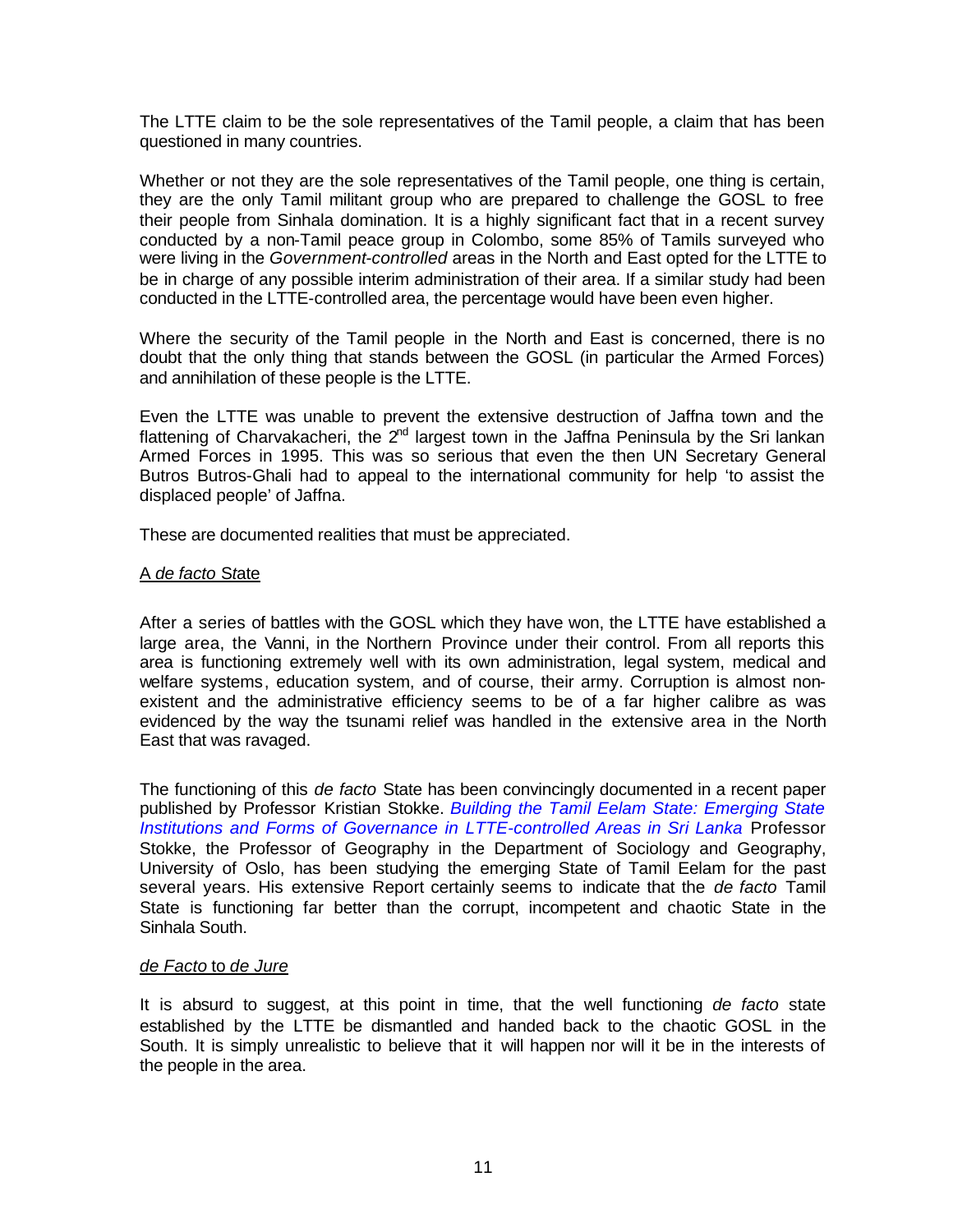What is important is for the international community to appreciate that such a *de facto* State exists (Professor Stokke's paper will provide the necessary evidence). The responsibility of the international community is to see that military and other facilities are not made available to the GOSL to destroy this already existing and functioning State which has not been built by the people in the area with help from Tamil expatriates and others.

## A call for the LTTE to disarm

 $\overline{a}$ 

The calls for the disarming of the LTTE, clearly initiated by the GOSL and echoed by many other Governments who do not know the ground realities, are clearly unrealistic. If the LTTE are disarmed or crushed (both of which are highly unlikely) the Tamil people and their struggles will be wiped in one afternoon since, as I have said, it is the LTTE which is the only force which is preventing the genocide of the Tamils in the North and East by the GOSL and its Armed Forces.

If the LTTE will not disarm and cannot be disarmed, then we have the situation of two armies under separate command in one country. I know of no country where such a state exists. If one of the two armies cannot be disarmed, the only option is to divide the country.

## Proscribing of the LTTE and blocking expatriate funding

Trying to marginalize the LTTE by banning or restricting movement of its members or supporters is serious, non productive (in fact counter-productive) and meaningless. It simply does not make any sense. My recent address (7 March 2006) to EU Parliamentarians<sup>7</sup> addresses some of the issues involved.

It is of interest that Sri Lanka, the country most affected by the LTTE, has banned and then 'de-banned' them! Yet, other countries not affected by the LTTE, continue to ban them. It defies reason.

Peace talks without the LTTE is like trying to clap with one hand. Whether one loves them or hates them, their presence and cooperation in any peace deal is essential. Those who believe otherwise do not appreciate the ground realities in Sri Lanka, especially in the Tamil areas.

What the EU (and other countries such as the US and Canada that have gone down this path) are doing is to opt out of the Sri Lankan Peace Process since it is not possible to host negotiations with a banned 'terrorist' organisation, as the British will confirm in their futile action in banning the IRA which then had to be 'de-banned' to enable negotiations to occur.

If the EU and other countries that have banned the LTTE have concerns about their human rights record, it makes more sense to invite them and express whatever concerns there are and ask them to address these concerns to the satisfaction of internationally credible

<sup>&</sup>lt;sup>7</sup> sangam.org/taraki/articles/ 2006/03-10\_EU\_Contributiont.php?uid=1582 www.tamilnet.com/art.html?catid=13&artid=17405

www.tamilnation.org/conflictresolution/ tamileelam/norway/contents/16.htm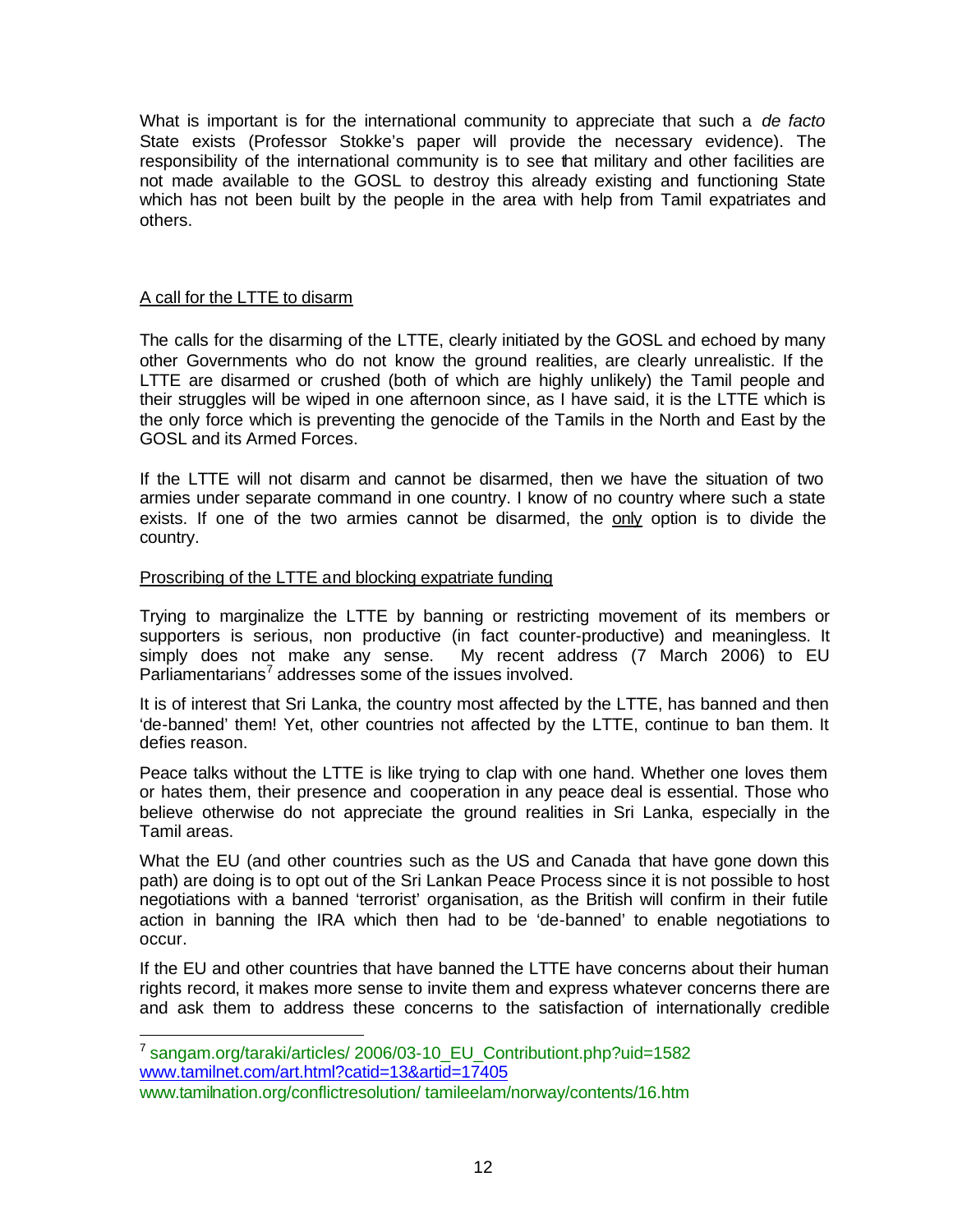human rights organizations. This is not achieved by banning them, any more than motor vehicle accidents will be prevented by banning them. The underlying issues have to be addressed.

Inappropriate comments in Colombo by a succession of US Ambassadors and others from Washington who are just 'passing through', have a disastrous effect. It markedly strengthens the hand of the extreme Sinhala chauvinists in Colombo to whom it is music.

On January 9, 2006, Ambassador Jeffrey Lunstead, addressed the American Chamber of Commerce on *"Peace and Prosperity: US Policy Goals in Sri Lanka 2006"* and made some outrageous comments which brought applause from the Sinhala ethno-religious chauvinists and the Government-controlled media. *"If the LTTE chooses to abandon peace, however we want it to be clear, they will face a stronger, more capable and more determined Sri Lankan military"*. How much more inflammatory can one get?

Shortly after this, Nicholas Burns, the US Undersecretary for Political Affairs 'passing through' Colombo said that the US would take a hard line against the LTTE, The next day, Colombo was plastered with anti-Tamil slogans and demands that the LTTE be crushed, however impossible this has turned out to be in the last three decades. This in turn puts pressure on the Sri Lankan Government to adopt an even more hard-line position in negotiations and talks with the LTTE. It is this hard-line stance that has prevented the GOSL from coming up with any meaningful solution for power sharing with the Tamils.

The point I make here is that irresponsible activity of countries with their own geopolitical agenda is preventing the GOSL from coming up with any meaningful proposals to enable a negotiated solution to the ethnic problem. In fact, it strengthens the hand of an already hard-line and repressive regime and makes Peace Talks such a farce.

As I have said, the LTTE is not the problem or the cause of the problem in Sri Lanka. The cause is Sinhalese politicians and extremists trying to make Sri Lanka into a Sinhala-Buddhist country and discriminate against the Tamils to solicit the support of the Sinhala majority to get into and remain in power. The cause of the violence is the result of Sri Lankan Governments ignoring the non-violent protests of the Tamils over a prolonged period and meeting non-violence with the violence of the Police, Armed Forces and Statesponsored hoodlums. The LTTE is not the *cause* of the problem, it is the *result.*

### Banning LTTE fundraising

International governments are comfortable pouring money and weapons into the coffers of a corrupt, irresponsible and racist Government and its murderous Armed Forces, but frowns on attempts to meet this by the other side which essentially means help from expatriate Tamils.

It is very simplistic to think that banning fund raising for the LTTE at an individual level will work. One could make it more difficult for the LTTE (or any other organisation) to raise funds but to block it, check it or even curb it is impossible. To believe that it is possible is to live in a dream world far removed from reality.

There are hundreds of thousands of expatriate Tamils living in some of the wealthiest countries in the world, many employed at a high level, who have families and extended families in the North and East. They are aware that the government has opted out of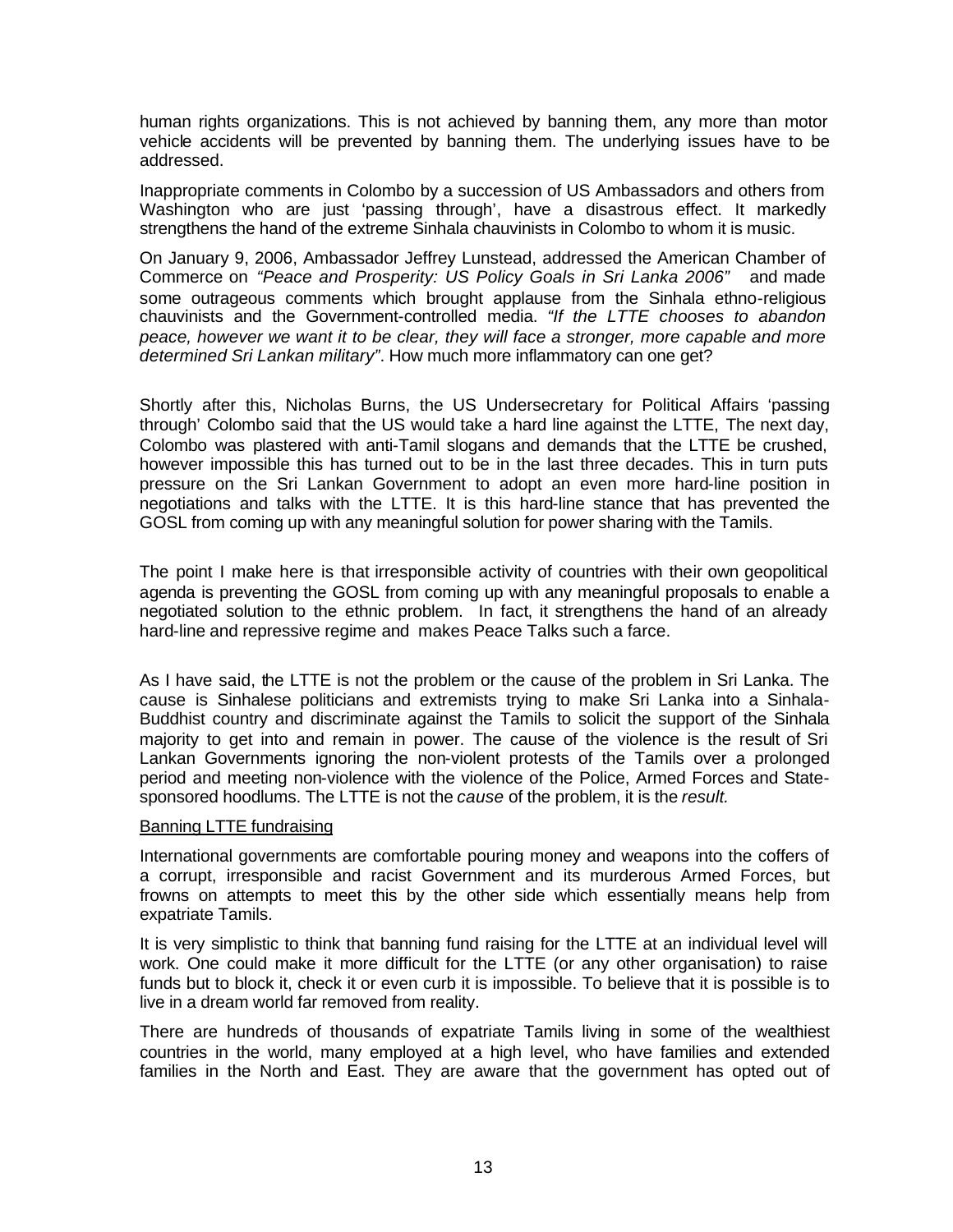governing these people. They will send money to anyone or any organisation prepared to look after them.

Whatever they think of the LTTE, whether they love them or hate them, it is blindingly obvious that it is only the LTTE that is prepared to challenge the anti-Tamil chauvinism of the Sinhala Government. They see the LTTE as their sole representatives. How the LTTE got to this position, is a separate issue. But the reality is that they are there and unlikely to quit.

Expatriate Tamils may be divided in their support (emotional, physical or financial) of the LTTE but are realistic enough to appreciate that if the LTTE collapses, the Tamil struggle for justice for the Tamil people will be over. If the LTTE collapses (an unlikely scenario) or are disarmed (an even more unlikely scenario), the Tamils will not be **at** the Conference table but **under** it, as they have been for the past 50 years, waiting for scraps to fall from their Sinhala masters at the table.

With no other Tamil militant group prepared to stand up against the GOSL, almost by default, expatriate Tamil support will go to the LTTE.

Instead of embarking on partisan, inflammatory and futile activity, the international community can exert pressure on the GOSL to come up with reasonable offers to the Tamils to address the considerable problems faced by these people. Many of these countries (the US, EU, Japan, India and Australia) have substantial clout, if only because they are major trading partners with a near-bankrupt Sri Lanka. It is clout which if applied, will bring the GOSL to its senses rather than pursue a path which will inevitably lead to a very destructive war.

### **Military and financial assistance to the GOSL**

Many countries, with the exception of Norway, instead of being part of the solution, have become part of the problem. The military and financial assistance they so freely give are multifactorial. There is the 'old-boy network' that exists between countries - they are members of the same 'club'- the UN. The Sri Lankan vote may be needed in the 'Club' when countries embark on some military adventure. An example is given below..

There are substantial gains to be made in the geopolitical and even in the economic field by these countries. The aid so freely given is never without strings. Sri Lanka is an excellent dumping ground for weapons past their 'use-by date', a bonus is that suppliers even get paid for this.. I gather that US arms manufacturers have large stocks of such weapons and that the call went out for suitable 'dumping grounds'. The response was that it was becoming increasingly difficult to find such places but "Sri Lanka is still receptive".

Leading this group of utterly irresponsible countries that are facilitating the war in Sri lanka is the USA. The US has provided about US\$500,000 to Sri Lanka every year as military grants under the International Military Education and Training Program (IMET). Washington has increased its military credits under its Foreign Military Finances (FMF) program from \$496,000 in 2005 to an estimated \$1 million in 2006. These credits could be used by Sri Lanka to buy US weapons or "counter- terrorism" equipment.

On 23 February 2002, the then Prime Minister Ranil Wickremesinghe signed a Peace Pact with the LTTE. The duplicitous nature of Sinhala politicians was shown yet again when, with the guns silenced after 18 years of war, some 64,000 dead and over a million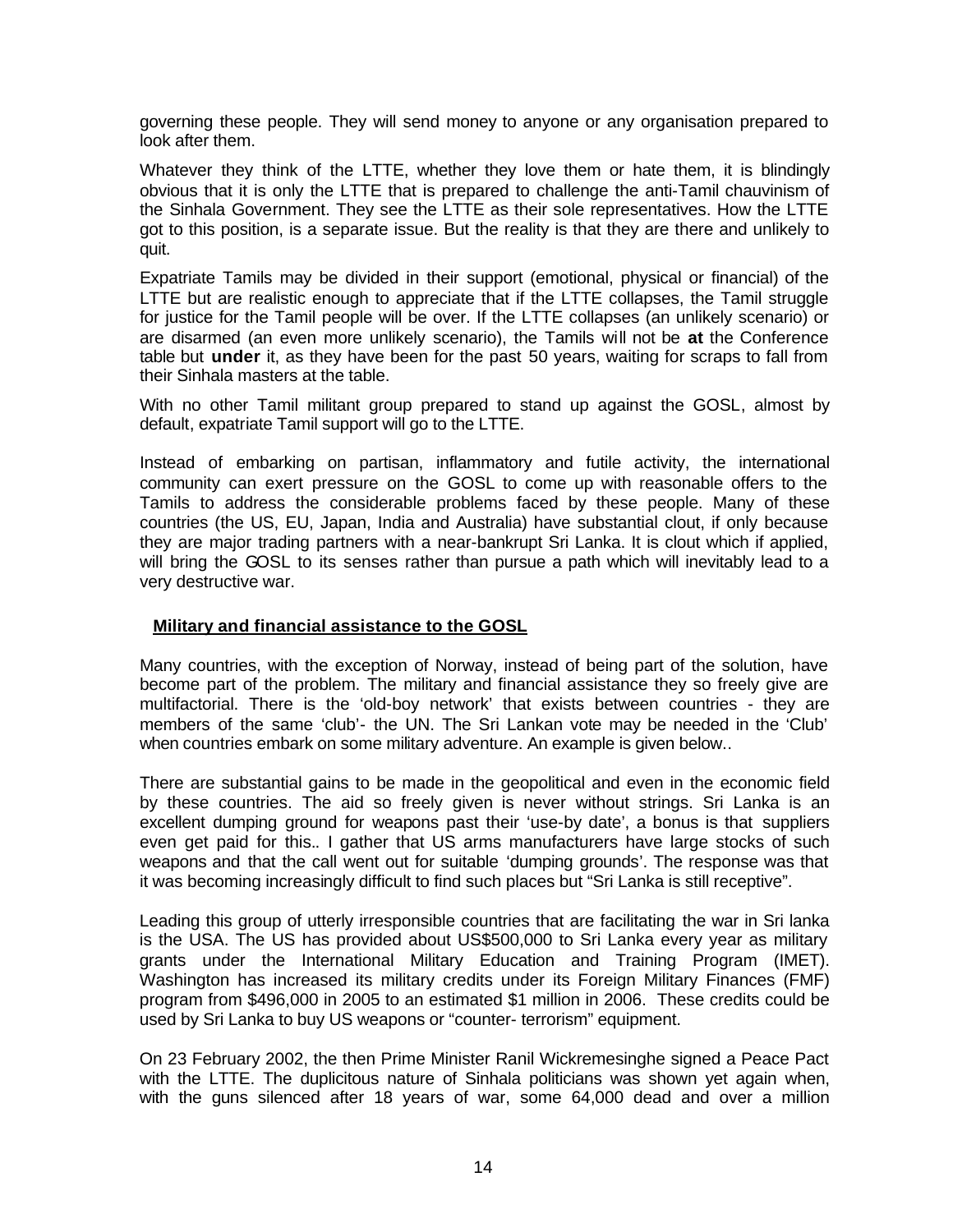refugees, one of Wickremesinghe's first acts was to set off to Washington to seek (more) funds for his military! The US Military Sales Program had specifically excluded Sri Lanka because of an abysmally poor human rights record. However after the Bush-Wickremesinghe meeting in 2003, this restriction was withdrawn.

In the address I have referred to, US Ambassador Jeffrey Lunstead explained this military assistance with some bizarre reasoning:- "The purpose of this program (of US Government's military assistance) *is not to encourage a return to war but to make a return to peace by making it clear that war will be more costly and unsuccessful."* This is incomprehensible and dangerous nonsense because thousands of lives are at stake.

As I have said, Nicholas Burns, US Undersecretary for Political Affairs, just 'dropped in' to have a quick lunch in Colombo. He happened to have some US\$ 500 million from the Millennium Account which he pledged to the GOSL. By a happy coincidence, there happened to be a US backed resolution against Iran on its nuclear programme before the International Atomic Energy Agency (IAEA), which it was considering referring to the UN Security Council. Sri Lanka had to make a decision on its position. The Sri Lankan Foreign Minister reminded his cabinet colleagues and his President that the US was helping the government economically and in the 'fight against terrorism' and that a decision on Iran should not antagonise the US. This is nothing but 'cheque-book diplomacy' of the worst kind. While it will help a Government looking for funds to fight its own people, it is likely to do serious long term damage since Iran is the largest buyer of Sri Lankan tea, which, of course, is of no concern to the US.

The US is not alone in this irresponsible activity. There are many countries such as Israel, Britain, Singapore, Pakistan and China that are playing a duplicitous role in advocating peace in Sri Lanka but supplying the GOSL with military hardware or financial assistance to purchase this in the international arms market (often for their economic gain). What is worse, there is moral support freely available to a very repressive and brutal regime.

Western governments do not give military aid to Sri Lanka and its Armed Forces unaware of the fact that this will be used to kill a section of its population (the Tamils). It is not ignorance but irresponsibility, committed with an eye on the incoming dollar, and with no concern for the humanitarian disaster it will cause.

### The misuse of donated funds

The GOSL (like many  $3<sup>rd</sup>$  World governments) claim that they and they alone are responsible for "Security". In Sri Lanka "Security" is essentially to "Secure" a Government from its own people. As such the Government can buy arms and receive military support and even training on how to kill efficiently. It can even decide who goes where in Sri Lanka, as the UN Secretary General Kofi Annan realised when he was prevented from visiting the Tsunami devastated North and East and ex-President Clinton could only fly over the North East.

The diversion of aid given for development to the purchase of weapons is well known. Victor Ostrovsky, a former Mossad officer, has documented this in his well known book. $8$ 

 $\overline{a}$ <sup>8</sup> *By way of Deception*. *The makings of a Mossad Officer* Victor Ostrovasky and Clair Hoy. It was the *New York Times* best seller.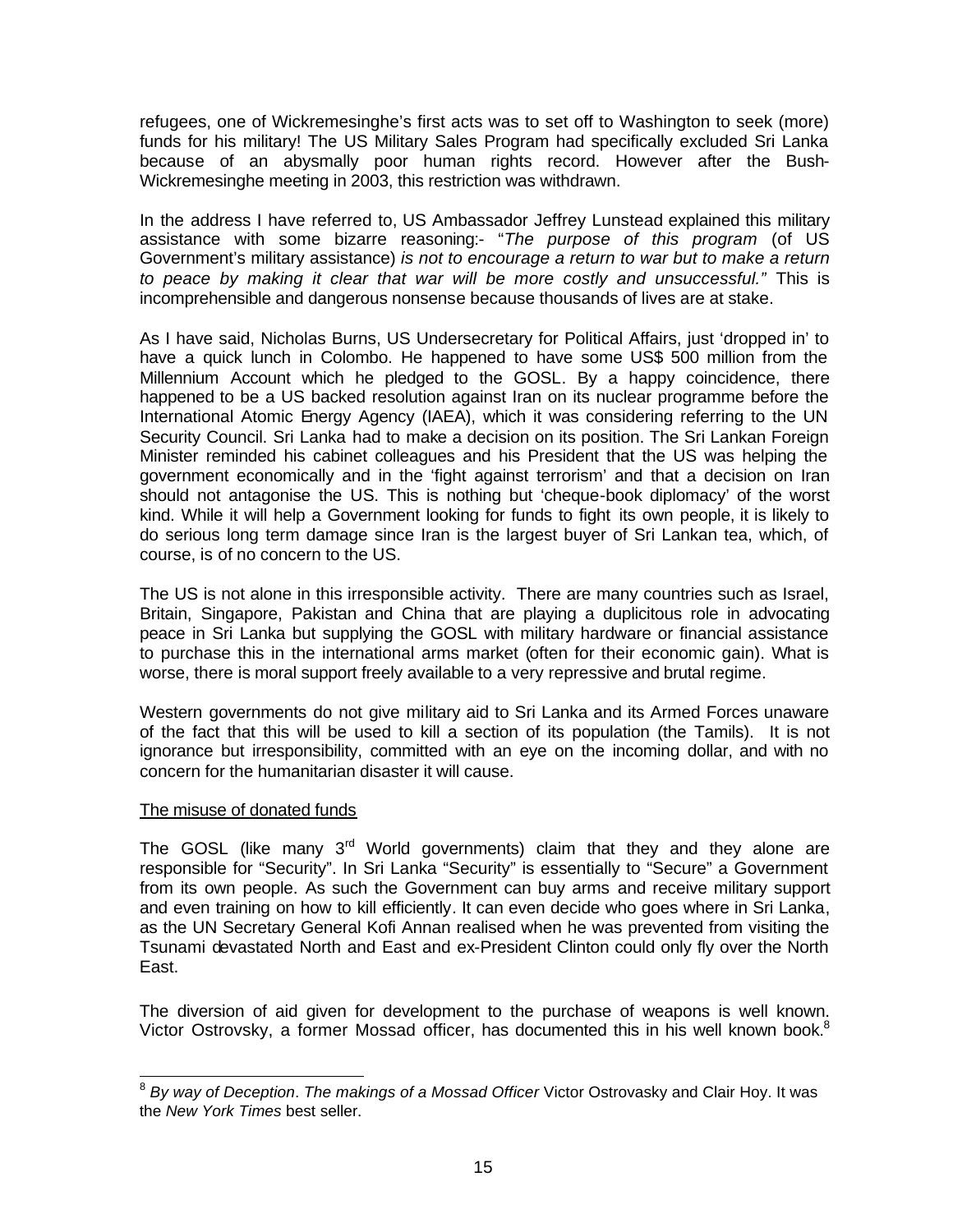He describes how the GOSL diverted millions of dollars given for the massive Mahaveli irrigation scheme, to the purchase of weapons.

Even if donor money does not go directly to the purchase of weapons, it can be used to free-up an equivalent amount of money for the purchase of weapons. A good example was the recent Tsunami. The millions of dollars that came pouring in was used for Reconstruction which was perfectly legitimate, but it freed up millions of dollars which the GOSL would have had to find for this. Evidence for this was seen in the weapons buying spree that Sri Lanka went on to China, Pakistan, and the US, to name just a few, after the tsunami disaster.

It is most unlikely that foreign governments are unaware of all this. It is more likely that they do not care.

# **SOLUTIONS**

There are 3 possible solutions to the ethnic conflict, but the choices available *now* to the GOSL have markedly decreased.

## **1. A united Sri Lanka with a nominal devolution of power to the Tamils.**

This has 'worked' for the past 50 years. Attempts by the GOSL to persist with this 'solution' will inevitably lead to war which neither side can win, or which will become a war of attrition which the country simply cannot afford.

For the first time in the history of the Tamil people, their demands have been backed by one of the most powerful militant armies in the world. What the GOSL got away in the past will not work in the future.

## **2. A Federal set up (internal self-determination**).

 A Federal Tamil State has the advantage that it will have extensive international backing. The international community has still not "come of age" to recognise the absolute need for external self-determination and the formation of independent nations where a national minority has been discriminated against and dominated.

There was the possibility of a Federal solution working three (or more) *decades* ago. I doubt if it exists today. For any Federal arrangement to work there must be trust in the Centre. There is, for very good reasons, a complete absence of trust by the Tamils in the Sinhala-dominated Government. As such I cannot see how a Federal arrangement can work.

Moreover, as I have just said, a Federal solution with two separate Armies under separate command, does not exist in any country that I am aware of. I cannot see that Sri Lanka will be the exception.

## **3. A Separate Tamil State (Eelam) and a Separate Sinhala State**

 This would essentially be a reversal (or partial reversal) of the disastrous British colonial' construct' referred to earlier. There is no doubt that the two States, with hostilities a thing of the past, will develop (as did Malaysia and Singapore).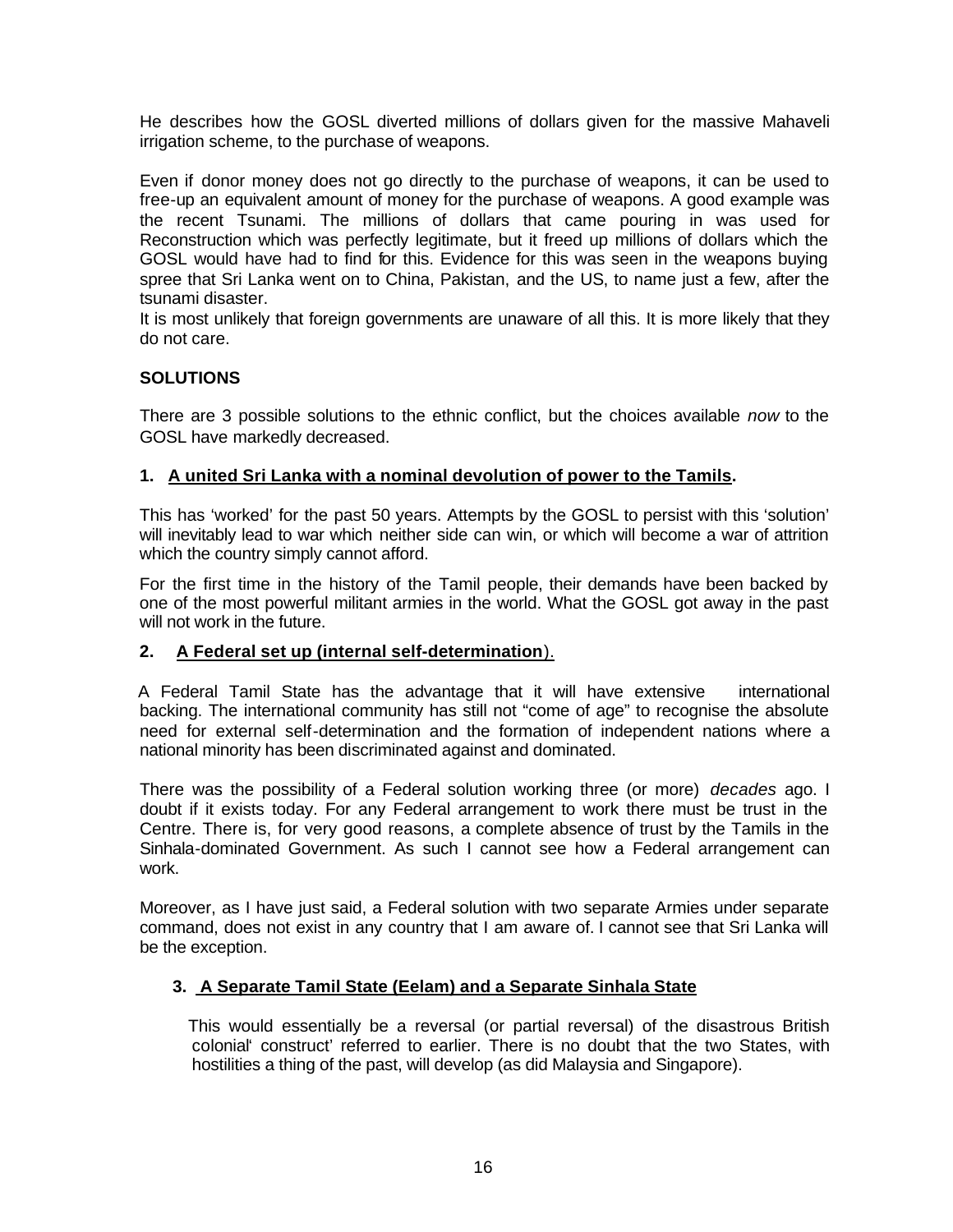A separate Tamil State and a separate Sinhalese State will enable each State to develop to its maximum potential. As I have stressed earlier, development is the key issue. The Tamil areas will never develop unless the keys to development are removed from Sinhalese hands and given to those (Tamils) in the area.

The Sinhalese areas will never develop unless the money currently being squandered on this unnecessary conflict is directed to the South.

There is a further issue in the Sinhalese South. For at least the past three decades, the only 'policy' that competing Sinhalese parties have found it necessary to adopt, is to promise greater and greater discrimination against the Tamils if elected to power. If one Party says, "We will not give anything more than a minimal devolution of power", the other Party says "We will not even give that".

Once the 'Tamil issue' is removed, Sinhalese politicians will have to come up with some *real* policies to address the serious issues facing the Sinhalese people – rampant corruption, grinding poverty, lawlessness etc. The result will be that the Sinhala State will end up with better governance.

#### Devolution of power within each State

Once the separate States have been established, a devolution of power within each State is mandatory. This will not only maximise development, but will also address the genuine fears of the Muslim community who are widely dispersed, both in the Tamil and the Sinhalese areas.

#### **Confederation**

Once the two separate States have developed (and not before), there can be a loose Confederation, if desirable or necessary. A Confederation is neither possible nor desirable, at the moment.

### **Sri Lanka – too small to be divided**

The claim that Sri Lanka is too small to be divided is arrant nonsense. Sri Lanka is 65,600 sq km which is bigger than 71 of the 191 UN nations. If divided, the Sinhala State will be larger than 62 UN nations, including 18 in Europe among which are six of its richest (Switzerland, Denmark, Belgium, Netherlands, Luxemburg and Liechtenstein). The new Tamil State will be larger than 37 UN countries, and 100 times larger than Singapore which is fast becoming the world's richest country on a per capita basis.

On a population basis, of the 191 UN countries, 138 have smaller populations than Sri Lanka. The Sinhala State will have larger populations than 134 UN members, the Tamil State larger than 70.

There is not a grain of truth in the claim that Sri Lanka is too small to accommodate two States which would be economically viable with a reasonable prospect of prosperity. To believe otherwise is egregious fallacy.

Distinguished political geographers have predicted that the number of States represented in the United Nations would increase to at least 300 by the year 2010. Given the intensity and spread of national liberation movements across the globe, that prediction would seem an understatement. Indeed, on the eve of relinquishing his position as United Nations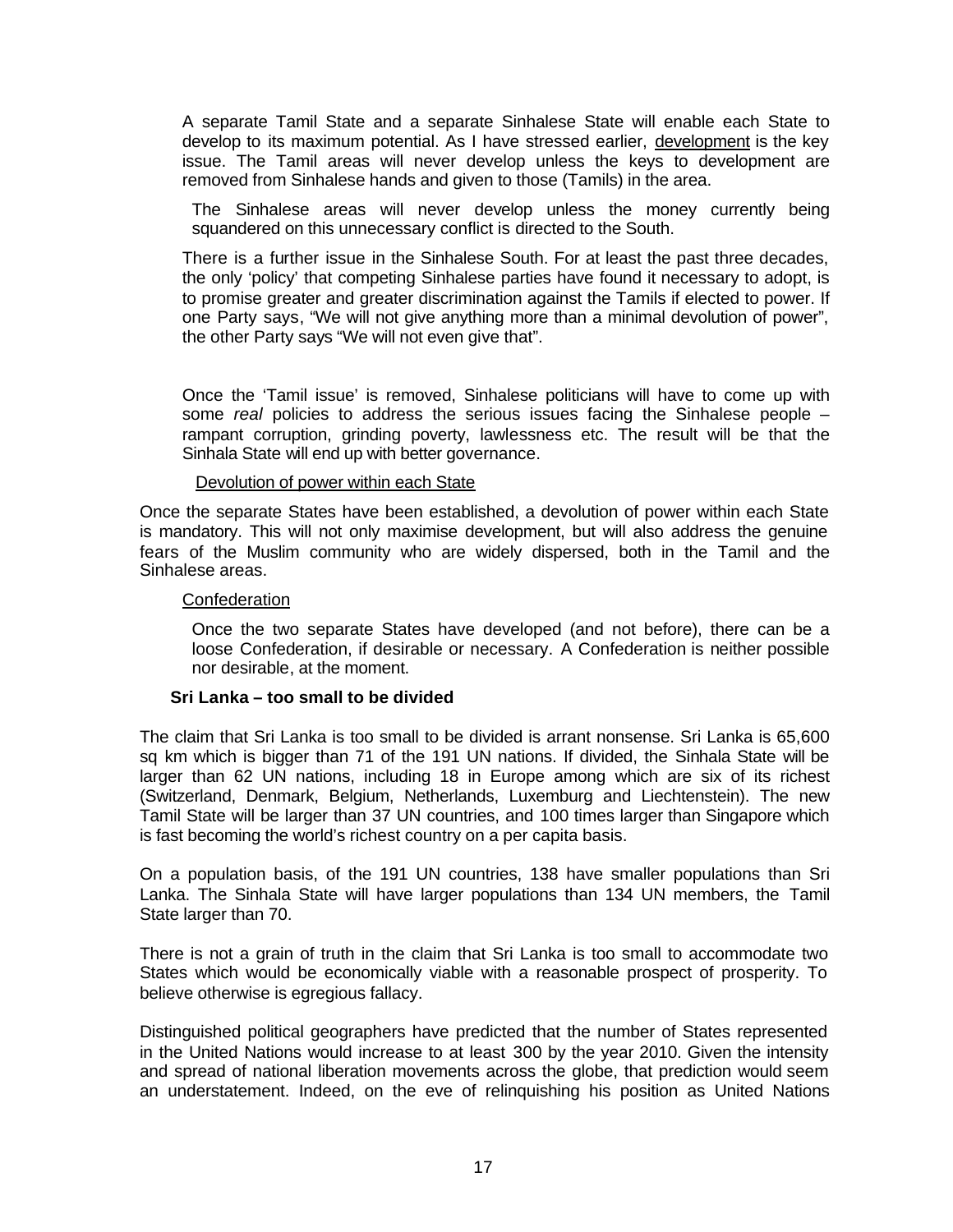Secretary-General, Mr Boutros Boutros Ghali estimated that the member-States in the organisation would number four hundred by the year 2020.

## **Implementing the solutions**

The problems in implementing the obvious solution of two separate states are national (the Sinhala South), India, and foreign countries.

The basic problem is propaganda and the misrepresentation of the situation on the ground by the GOSL to both the Sinhalese people in the South, and the International community.

## 1. The Sinhalese South

There is not the slightest doubt that the Sinhalese people in the South are being seriously misled by their own Government.

- a) That the cause of the grinding poverty in the South is due to the Tamil Tigers. The reality is that poverty in the South is due to poor economic management, corruption, incompetent governance and the unsettled ethnic conflict which is damaging tourism and foreign investment.
- b) That the Tamil Tigers can be crushed. The  $4<sup>th</sup>$  largest army in the world (India) tried to do this in 1988 and failed. It is most unlikely that the Sri Lankan Army can accomplish what India has failed to do. If war breaks out again, what will be crushed is the economy, as Sri Lanka will face a crippling debt because of an escalating expenditure on weapons and a dramatic slump in international aid, including aid from the aid donors, and a crash in tourism.
- c) The Sinhala people are not being informed that a division of the country, which will settle the problem, will result in a development of the North and the East and the Sinhala South, which will be the only way forward for Sri Lanka. It has not been pointed out that any other solution will be suicidal.
- d) The Sinhalese people are unaware that a separate Tamil state already exists, is functioning well and is no threat to the Sinhala South

## 2. India

The major problem in the division of Sri Lanka is India. India will not countenance a solution to the Sri Lankan ethnic problem which India itself is not prepared to grant to its own minorities.

This is a matter that has to be addressed by the international community, i.e. pressure exerted on the Indian Government to accept a solution to the Sri Lankan problem which is not necessarily applicable to India. For a start the Indian minorities have not been treated by their central Government in any way similar to the brutality unleashed on the Tamils by the Sri Lankan Government.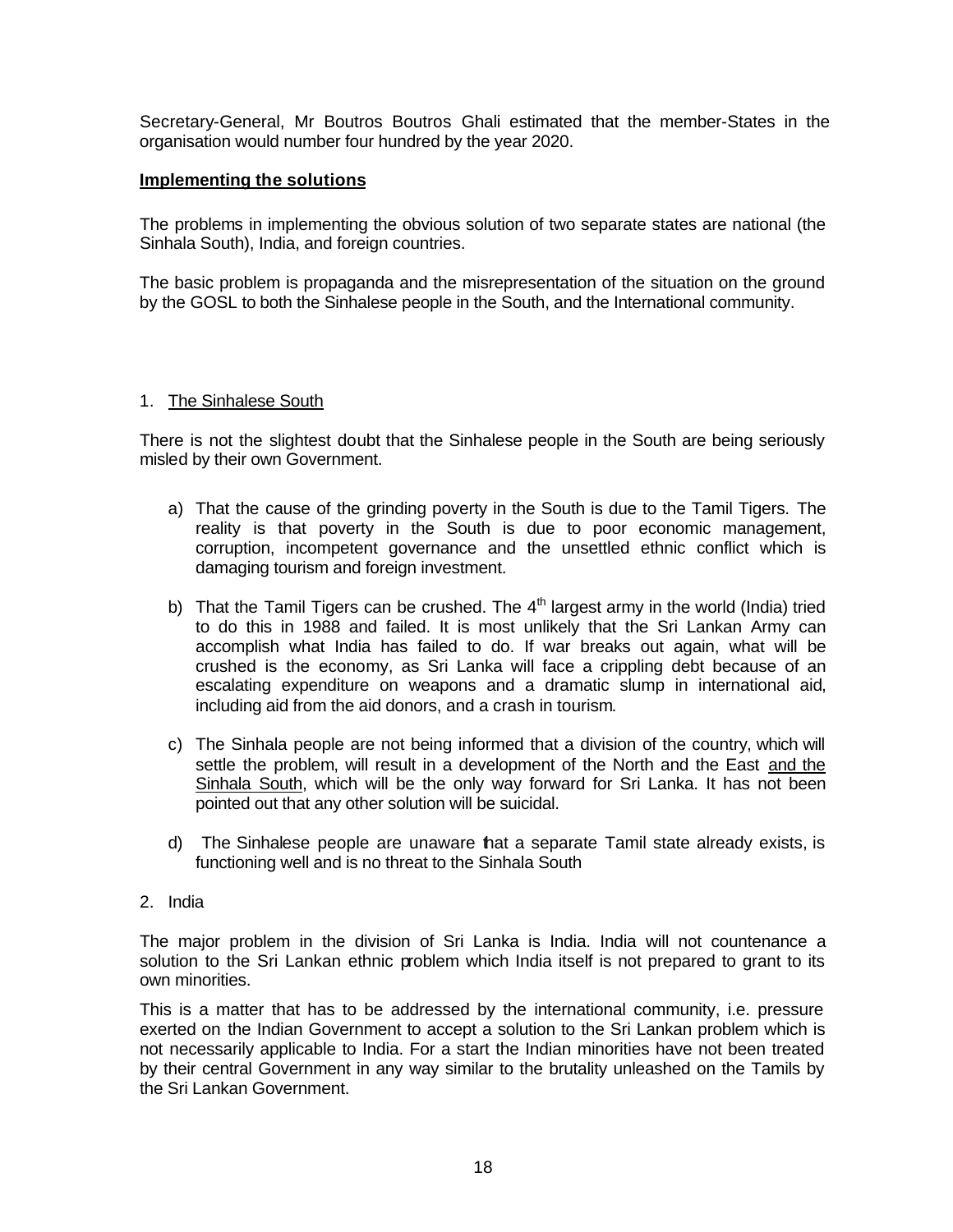The very recent election, by an overwhelming majority, of Mr Karunanidhi as the Chief Minister of Tamil Nadu, might make a difference to the Indian attitude towards Sri Lanka. He has been sympathetic to the cause of the Tamil people for many years. The DMK Party to which he belongs, is in coalition with the Congress Party of Prime Minister Manmohan Singh. Attitudes towards Sri Lanka could change, the notorious Research and Analysis Wing (RAW) of the Indian secret service, notwithstanding.

It is of interest that the two countries most opposed to a Separate Tamil State, US and India, have, when advantageous for them, been the cause of the break-up of countries eg Panama from Colombia, East Bengal from Pakistan. It is breathtaking hypocrisy.

## 3. International Community

The international community will have to accept the ground reality and not attempt to try and solve the problem in Sri Lanka based on the false propaganda and biased views put out by the GOSL.

The banning of the LTTE by an increasing number of countries is an absurdity. As is obvious, the LTTE are an essential part of the negotiating process. There is not the slightest doubt that any negotiations entered into without the LTTE will be pointless.

As I have repeatedly said, what the countries that have banned the LTTE have done is to opt out of assisting with the negotiations, eg holding peace talks. Another aspect which may not be appreciated is that unilateral action taken against the LTTE by foreign governments, eg banning them or freezing their assets, only strengthens the hand of the Sinhala extremists who will put increasing pressure on Rajapakse not to offer any realistic terms of settlement to the Tamil people but to embark on a (unwinnable) military solution.

## **President Mahinda Rajapakse**

I have tried to avoid personal references in this Submission. However, I must comment of the newly elected President, Mahinda Rajapakse and his predecessor, Chandrika Kumaratunga

I have expressed my concerns<sup>9</sup> about Rajapakse even before the Presidential Elections based on his previous record as the Prime Minister, his election manifesto and his preelection alliance with Sinhala extremists. It is on the net but I will try and get it attached to this document if possible.

<sup>&</sup>lt;sup>9</sup> www.sangam.org/taraki/articles/2005/ 11-

<sup>01</sup> Mahinda Rajapakse The Road to Disaster.php?uid=1280

www.tamilcanadian.com/pageview.php?ID=3558&SID=130

www.tamilnation.org/forum/**brian**/051031**mahinda**.htm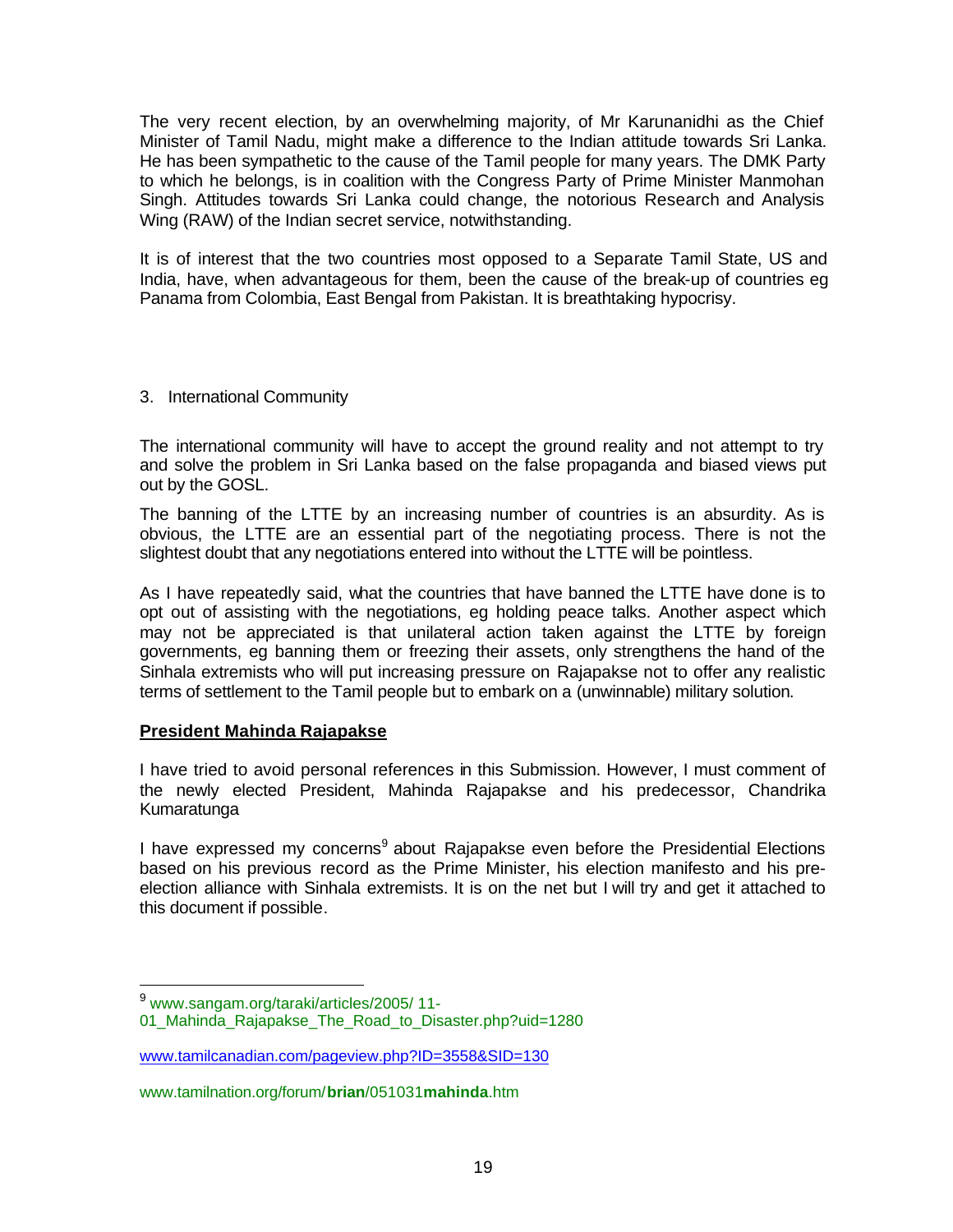After his Election, the alarm bells were even louder when he appointed some hard line anti-Tamil extremists to senior military and even Government posts.

#### The past

The past is probably the best guide to the future. History may well be about to repeat itself in Sri Lanka.

In August 1994 Chandrika Kumaratunga was elected Prime Minister. The main plank of her campaign was that she would have unconditional talks with the LTTE and end this war. No Sinhalese leader has ever had the support that she had from all ethnic groups in a war-weary Sri Lanka.

In December 1994, she won the Presidential elections and became the Executive President with sweeping powers. Talks with the LTTE, which had commenced when she was Prime Minister, were continued. Both sides had to nominate "accredited representatives" for the Talks.

While the LTTE sent several senior members and even the Head of the Political Wing, the GOSL sent a lawyer, a civil servant, a bank manager, an architect, a university lecturer and even the Bishop of Colombo! This motley bunch were sent by the GOSL to address a difficult political problem. They were messengers, and behaved as such.

While the Talks went on discussing all sorts of things, the GOSL went on a spending spree to beef-up the Armed Forces. Supersonic aircraft, helicopter gun ships, gun boats, armoured vehicles and heavy artillery were freely purchased. Several thousand men were recruited into the Armed Forces.

None of this escaped the attention of the LTTE. After more than six months of nonsensical Talks, the LTTE called off the 'Talks' on 19 April 1995, Eelam War 3 had started.

Jaffna was to see the visible evidence of Kumaratunga's invisible purchase of weapons. The military offensive started on 1 October 1995 with a massive artillery and aerial bombardment of LTTE positions, supported by thousands of ground troops.

On 17 October 1995 came "Operation Riviressa" (Sun Rays), the target being densely populated Jaffna city. Half a million terrified people took to the road, carrying bare essentials and dragging their children, the elderly and sick, to flee the assault. Butros Butros Ghali, the then UN Secretary General, called on the International Community to assist the uprooted people of Jaffna. Kumaratunga's (Tamil) Foreign Minister cautioned the UN not to exaggerate the "*minor problem"* of an *"internally displaced"* people that concerns the *"internal affairs"* of a *"Sovereign State".*

Extensive damage was done to Jaffna and then, Charvakacheri, the  $2<sup>nd</sup>$  largest town in the Jaffna Peninsular, was bombed flat.

Commenting on this later, the Indian General who led the Indian Forces in Sri Lanka in 1987, said that neither he nor his Government would have even considered such a 'broadfront' attack in a densely populated area because of the certainty of high civilian casualties. But the GOSL had no such compunction. Those responsible must be charged with Crimes Against Humanity, for indeed, that is what it was.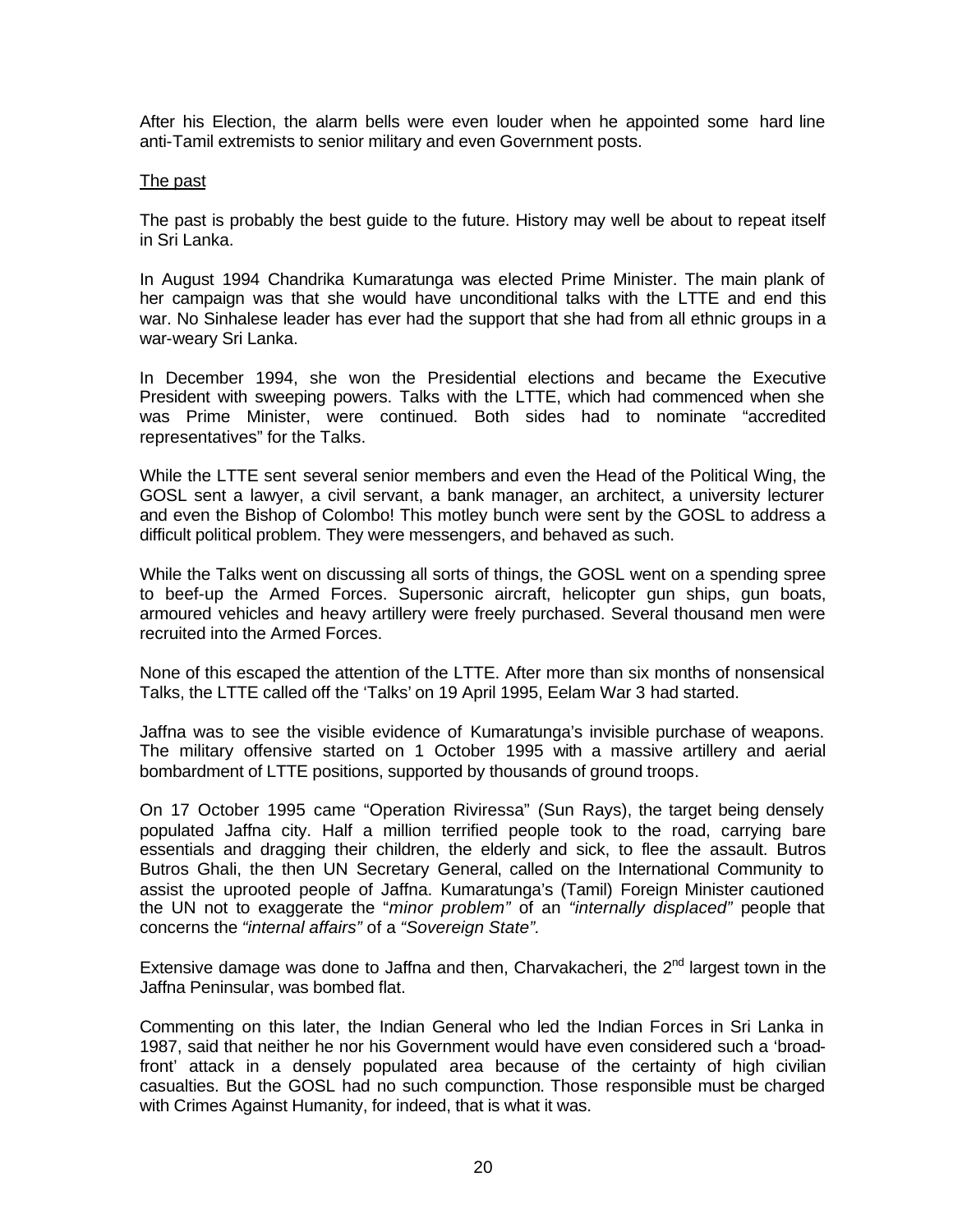## The present

We see a re-run of the same thing under Kumaratunga's successor, President Rajapakse - a promise of peace before elections, nonsensical Talks after elections, and time being bought for the Armed Forces to be beefed-up. War is clearly the next step on the GOSL agenda.

President Rajapakse, who doubles as the Finance Minister, stepped up the "Defense allocation" (to 'defend' the country from its own people) from Rs 52 billion in 2004, to Rs 56.6 billion in 2005 and now, in his wisdom, to a staggering Rs 91.6 billion in 2006. To give Rajapakse credit for (rare) honesty, he has said that his 'negotiations' with the LTTE is only till he has been able to arm the Sri Lankan Armed Forces!

With the newly acquired fire-power and some very hard-liners in charge, there will be little left of the Tamils in the North and East, should war break out.

. There is not the slightest doubt that President Rajapakse is someone from whom a negotiated political settlement is least likely. For the LTTE to have further negotiations with him would appear to be pointless. For a start he has not delivered on the GOSL commitments in the first round of Peace Talks in Geneva. One of these was that the Tamil paramilitaries be disarmed. When interviewed by a German newspaper soon after the Talks, he claimed he knew nothing about the Paramilitaries!

There are very strong indications that he will lead Sri Lanka into another war. The only three groups who can possibly stop him are the Sinhala people, the International Community, in particular the crucial Aid-givers, and India.

Rajapakse's strategy is patently obvious - to demonise and weaken the LTTE as much as possible, while markedly increasing the military might of the GOSL, bluff the International Community that he is a 'man of Peace', and then embark on an all out war to crush the LTTE and the Tamil people. If this means a crushing of the economy and of lives, both Tamil and Sinhala, I doubt if he cares. The world must be made aware of this very real possibility. By the time the world finds out, it may be too late for the Tamils and for Sri Lanka.

## **A Personal note**

Although it might appear otherwise, my stance, my views and my writings over the past quarter of a century, have not been anti-Sri Lankan Government (fortunately of differing political persuasions), but against the ruthlessness, corruption and arrogance of power. The amassing of vast unfettered power by a State, a country, an institution or an individual or group of individuals, regardless of ideology, results in excesses and abuses of human rights, which is what has happened in Sri Lanka since Independence 50 years ago.

 When independent, thinking people, begin to rally under a flag or yoke themselves blindly to their leaders, political and even religious, it is time for all of us to sit up and worry.

It is a scene beyond description to see Buddhist monks, supposed followers of one of the greatest teachers of Peace and non-violence the world has ever known, protesting in their thousands in the streets of Colombo against the Peace Process and demanding that the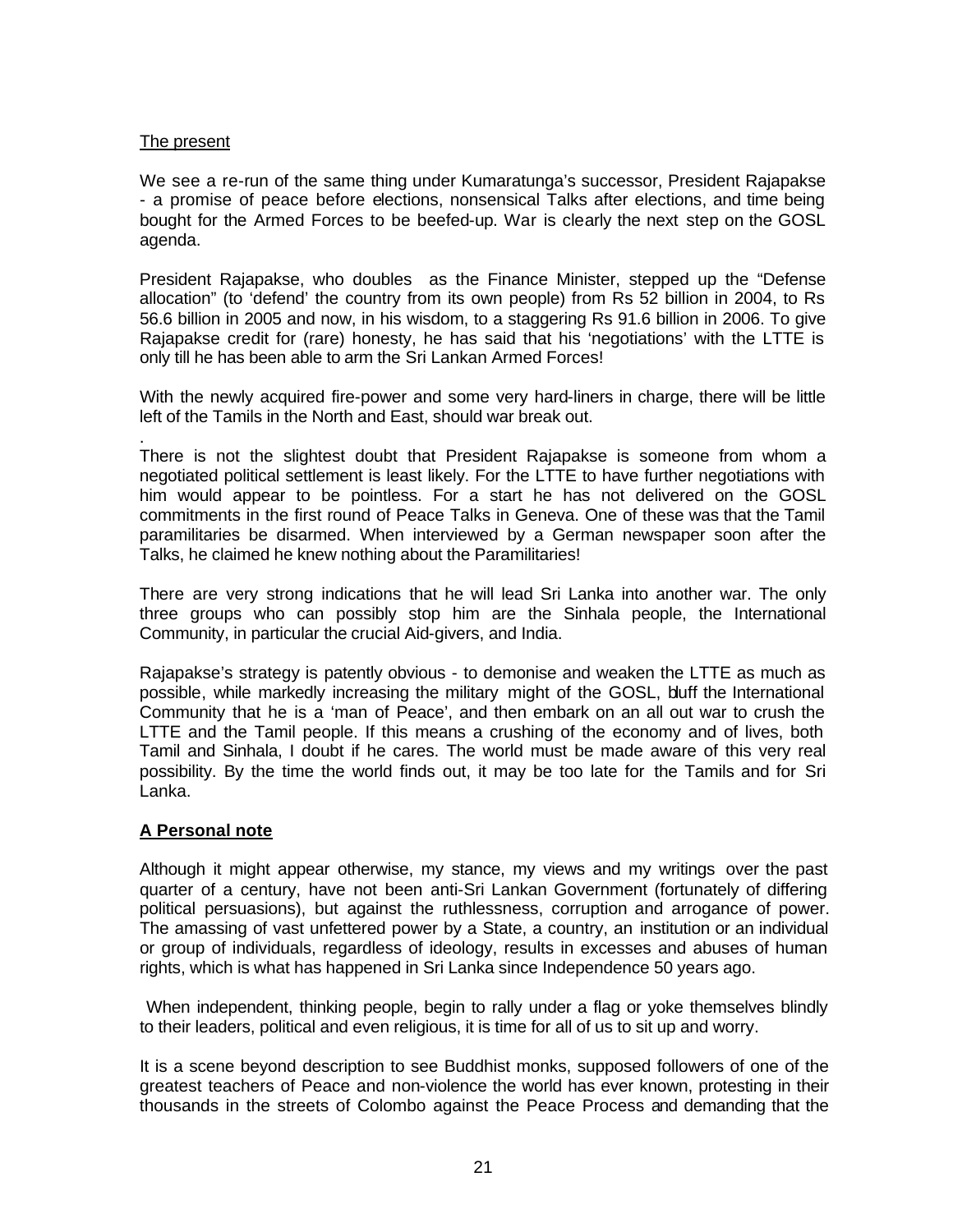Tamil people be crushed. It is a challenge for Buddhists and 'half-Buddhists' such as myself (my mother and her entire family were devout Buddhists), to challenge the right of these men in yellow robes to leave their Temples, enter Parliament and destructively dabble in politics. It is a challenge that Buddhists have not taken up, indeed the opposite. Apologists have even tried to justify this absurdity.

Irrespective of one's ethnicity or race, it is a terrible thing to support a Government, of whatever political flavour, that has treated, and continues to treat, a section of its people, the way a succession of Sri Lankan Governments have treated the Tamil minority, especially in the North and East.

The Tamil people have suffered enormously for no other reason than that they are Tamils who live in the North and East. Thousands have lost their homes, their livelihood, their parents, their children, their limbs, and their lives. More than a million have been made refugees, both inside the country and outside. Ceasefires and Peace Pacts have been declared and violated. The Government has called it a "War for Peace", whatever that might mean. It can only mean a War with the Tamils for Peace for the Sinhalese. The cynic could claim that the Sri Lankan Government is killing the Tamil people to save them from the Tamil Tigers.

As we stand today on the brink of another war, to fuel it by supporting ethnic chauvinism and not challenging the Government that has shown nothing but contempt for its people, is a terrible thing to do.

The Government claims that the Tamil demand for self-determination undermines the sovereignty of Sri Lanka. What is being undermined is not national sovereignty but democracy.

It is a dreadful thing for a Government to cynically manipulate the suffering of the Sinhala poor and claim that all will be well if only Tamil resistance i.e. the Tamil people in the North and East, can be crushed. It is unacceptable for the Government to intimidate, threaten and bribe the Media, paid for by Sinhalese *and Tamil* taxpayers, to convince the Sinhala people that any 'concessions' to the Tamil people are a *"sell out of a Sinhala-Buddhist country to the Tamils"*.

I have been called "unpatriotic", a "traitor" or even a "Tamil Tiger" because I have supported the cause of the Tamil people to live with equality, dignity, safety and without the violation of basic human rights. It is dangerous to cede to self-proclaimed Sinhala "patriots", the Sinhala Government, the Buddhist clergy, or *anyone*, for that matter, the right to define what patriotism to Sri Lanka should be. It is a tragedy for a country, any country, when patriotism is defined on how close one stands to a national policy, however unjust and discriminatory it is to a section of its people.

The Sinhala belief, which is now becoming ingrained to an alarming degree, is that if one does not support Sinhala-Buddhist chauvinism one is, almost by definition, a Tamil Tiger terrorist. Tragically, the Sinhala majority is increasingly refusing to acknowledge that there is an alternative to Sinhala ethno-religious chauvinism.

The line between ethno-religious chauvinism and patriotism is being deliberately and successfully blurred by the Government and Sinhala extremists who support it. The